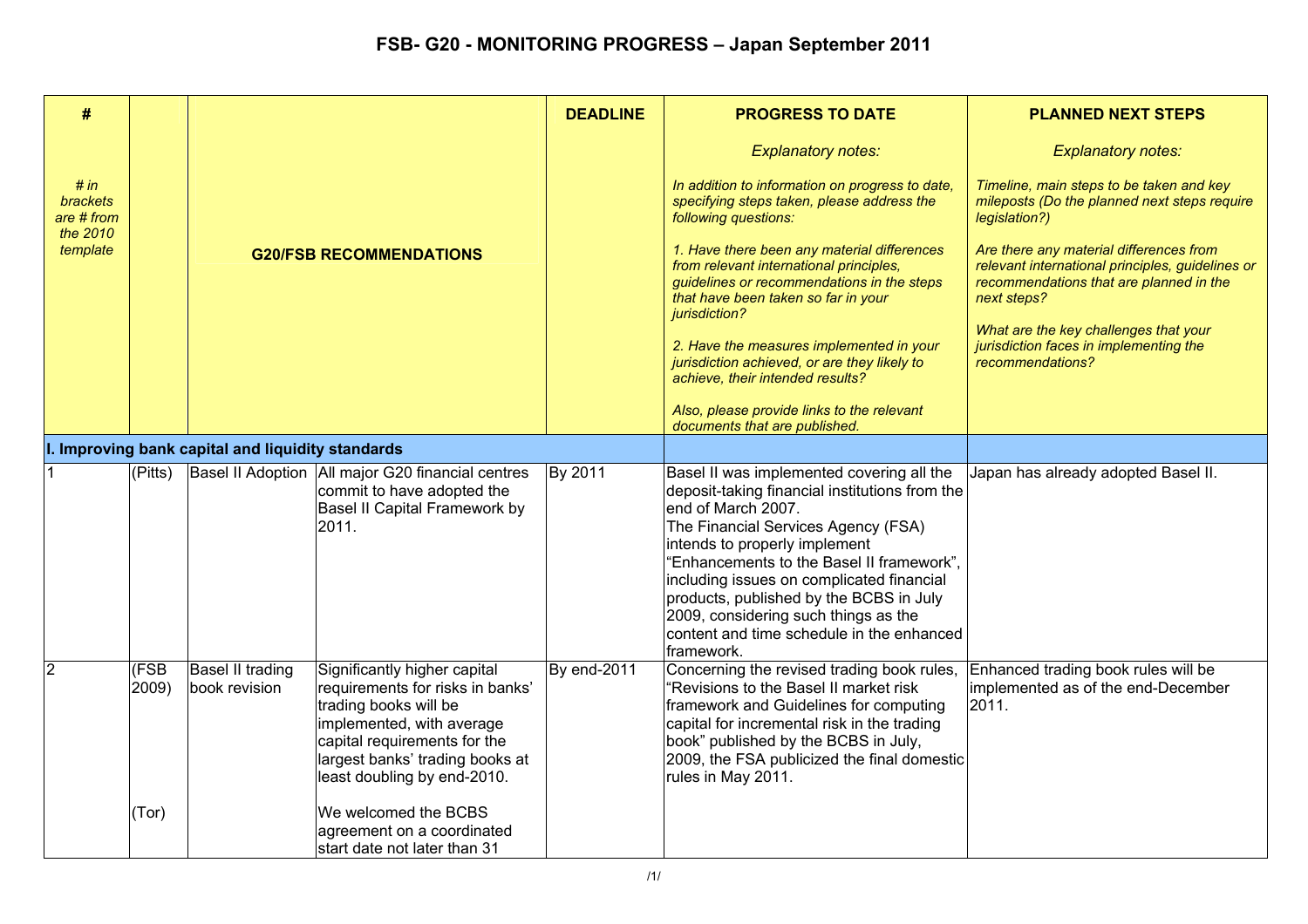|                    |                        |                                                                                                                                                                                                                                                                                     | December 2011 for all elements                                                                                                                                                                                                                                                                                                                                                                                                                                                                                                                                                                |                                                  |                                                                                                                                                                                                                                                                                                                                                                                                                                                                                                                                                                                                                                                                                                                                                                                                                             |                                                                                                                                                                                                                                                                                                                                                                                                                                                                                                                                |
|--------------------|------------------------|-------------------------------------------------------------------------------------------------------------------------------------------------------------------------------------------------------------------------------------------------------------------------------------|-----------------------------------------------------------------------------------------------------------------------------------------------------------------------------------------------------------------------------------------------------------------------------------------------------------------------------------------------------------------------------------------------------------------------------------------------------------------------------------------------------------------------------------------------------------------------------------------------|--------------------------------------------------|-----------------------------------------------------------------------------------------------------------------------------------------------------------------------------------------------------------------------------------------------------------------------------------------------------------------------------------------------------------------------------------------------------------------------------------------------------------------------------------------------------------------------------------------------------------------------------------------------------------------------------------------------------------------------------------------------------------------------------------------------------------------------------------------------------------------------------|--------------------------------------------------------------------------------------------------------------------------------------------------------------------------------------------------------------------------------------------------------------------------------------------------------------------------------------------------------------------------------------------------------------------------------------------------------------------------------------------------------------------------------|
| 3(5, 6, 8)         |                        | (Seoul) Adoption and<br>to improve bank<br>capital and<br>liquidity<br>standards (Basel<br>III); including<br>leverage ratios<br>(Note) Please<br>explain<br>developments in<br>i) capital<br>standards, ii)<br>liquidity<br>standards and iii)<br>leverage ratios<br>respectively. | of the revised trading book rules.<br>We are committed to adopt and<br>implementation of implement fully these standards<br>international rules (Basel III) within the agreed<br>timeframe that is consistent with<br>economic recovery financial<br>stability. The new framework will<br>be translated into our national<br>laws and regulations, and will be<br>implemented starting on January<br>1, 2013 and fully phased in by<br>January 1, 2019.                                                                                                                                       | and fully<br>phased in by<br>January 1,<br>2019. | January 1, 2013 The FSA decided following schedules to<br>apply Basel III in Japan.<br>i) The revision of the capital standards will<br>be conducted with a phase-in approach<br>from 2013 to 2019.<br>ii) As for liquidity standards, the LCR will<br>be introduced in 2015 and the NFSR will<br>be introduced in 2018.<br>iii) Leverage ratios will pass the period of<br>preparation period from 2013 to 2016<br>and will be introduced in 2018.                                                                                                                                                                                                                                                                                                                                                                         | The FSA will revise domestic capital public<br>notices in 2012 so as to implement Basel<br>III capital standards in 2013. In terms of<br>liquidity standards and leverage ratios, the<br>FSA will develop necessary rules based<br>on the final Basel rules.                                                                                                                                                                                                                                                                   |
| 4 (4, 7, 9,<br>48) | (WAP)<br>(FSF<br>2009) | Strengthening<br>supervision and<br>guidelines on<br>banks' risk<br>management<br>practices                                                                                                                                                                                         | Regulators should develop<br>enhanced guidance to<br>strengthen banks' risk<br>management practices, in line<br>with international best practices,<br>and should encourage financial<br>firms to re-examine their internal<br>controls and implement<br>strengthened policies for sound<br>risk management.(48)<br>1.4 Supervisors should use the<br><b>BCBS</b> enhanced stress testing<br>practices as a critical part of the<br>Pillar 2 supervisory review<br>process to validate the<br>adequacy of banks' capital<br>buffers above the minimum<br>regulatory capital<br>requirement.(4) | Ongoing                                          | The FSA clarified that the use of various<br>risk management approaches, including<br>stress tests, to complement statistical risk<br>measure approaches would be under<br>supervisory reviews in the Guidelines for<br>Supervision of deposit-taking financial<br>institutions (August 2008).<br>The FSA and the Bank of Japan (BOJ)<br>have been examining the liquidity risk<br>management conducted by each financial<br>institution based on the Guidelines for<br>Supervision and Financial Inspection<br>Manuals, and On-site Examination Policy.<br>In addition, the FSA has taken supervisory<br>actions, including the issuance of a<br>business improvement order, as<br>necessary.<br>In June 2009, the BOJ released a paper on<br>liquidity risk management in order to<br>promote stronger risk management in | The FSA has already taken various<br>measures on enhancing the risk<br>management of financial institutions, and<br>will continue to consider where there are<br>points it should reinforce concerning<br>current supervision.<br>The FSA and BOJ will continue to<br>examine the liquidity risk management<br>conducted by each financial institution<br>based on the Guidelines for Supervision<br>and Financial Inspection Manuals, On-site<br>Examination Policy and the check points<br>on liquidity management properly. |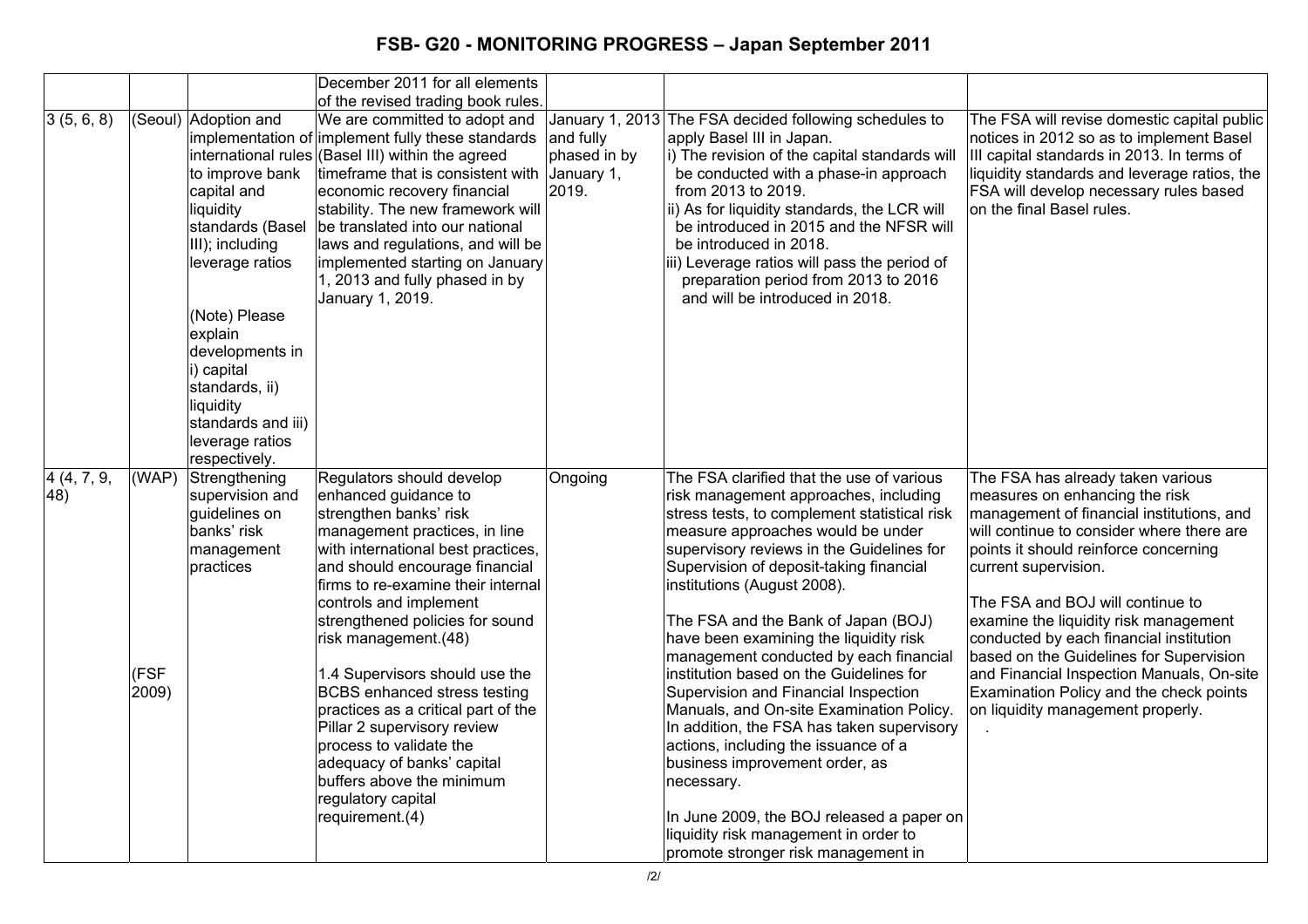|       | (FSF<br>2008)<br>(FSB |                                                                                 | II.10 National supervisors should<br>closely check banks'<br>implementation of the updated<br>guidance on the management<br>and supervision of liquidity as<br>part of their regular supervision.<br>If banks' implementation of the<br>guidance is inadequate,<br>supervisors will take more<br>prescriptive action to improve<br>practices. (7)<br>Regulators and supervisors in |         | financial institutions.<br>In July 2010, the BOJ released a paper on<br>important check points regarding the<br>liquidity risk management of financial<br>institutions so that they can enhance their<br>crisis management ability.                                                                                                                                                                                                                                                                                                                                                                                                                                                                                                                                                                                                                                                                                                                                                                    |                                                                                                                                                                                                                                                                                                                        |
|-------|-----------------------|---------------------------------------------------------------------------------|------------------------------------------------------------------------------------------------------------------------------------------------------------------------------------------------------------------------------------------------------------------------------------------------------------------------------------------------------------------------------------|---------|--------------------------------------------------------------------------------------------------------------------------------------------------------------------------------------------------------------------------------------------------------------------------------------------------------------------------------------------------------------------------------------------------------------------------------------------------------------------------------------------------------------------------------------------------------------------------------------------------------------------------------------------------------------------------------------------------------------------------------------------------------------------------------------------------------------------------------------------------------------------------------------------------------------------------------------------------------------------------------------------------------|------------------------------------------------------------------------------------------------------------------------------------------------------------------------------------------------------------------------------------------------------------------------------------------------------------------------|
|       | 2009)                 |                                                                                 | emerging markets will enhance<br>their supervision of banks'<br>operation in foreign currency<br>funding markets.(9)                                                                                                                                                                                                                                                               |         |                                                                                                                                                                                                                                                                                                                                                                                                                                                                                                                                                                                                                                                                                                                                                                                                                                                                                                                                                                                                        |                                                                                                                                                                                                                                                                                                                        |
|       |                       |                                                                                 | II. Addressing systemically important financial institutions (SIFIs)                                                                                                                                                                                                                                                                                                               |         |                                                                                                                                                                                                                                                                                                                                                                                                                                                                                                                                                                                                                                                                                                                                                                                                                                                                                                                                                                                                        |                                                                                                                                                                                                                                                                                                                        |
| 5(19) | (Pitts)               | Consistent,<br>consolidated<br>supervision and<br>regulation of<br><b>SIFIS</b> | All firms whose failure could<br>pose a risk to financial stability<br>must be subject to consistent,<br>consolidated supervision and<br>regulation with high standards.                                                                                                                                                                                                           | Ongoing | On January 21, 2010, the FSA published<br>the "Development of Institutional<br>Frameworks Pertaining to Financial and<br>Capital Markets" which includes,<br>1) Introducing regulation and supervision<br>on a consolidated basis for securities<br>companies, such as those providing<br>large-scale and complex services as an<br>entire group, whose overall operations<br>and risks might be hard to identify<br>under the current non-consolidated-<br>based regulation and supervision,<br>2) Introducing prudential standards on a<br>consolidated basis for insurance<br>companies.<br>The FSA submitted the relevant draft bill to<br>the Diet on March 9, 2010, which was<br>established on May 12 and promulgated on<br>May 19. The Cabinet Order and Cabinet<br>Office Ordinance which specify the details<br>of 1) were issued on December 27, 2010.<br>Above the bill, Cabinet Order, and Cabinet<br>Office Ordinance were enforced on April 1,<br>2011. In addition, the Guidelines for | The FSA and BOJ will continue to take<br>part in the discussion on addressing<br>systemically important financial institutions<br>at the FSB and the BCBS actively.<br>The FSA is examining a concrete method<br>of calculating the consolidated solvency<br>margin ratio, aiming to apply this rule by<br>March 2012. |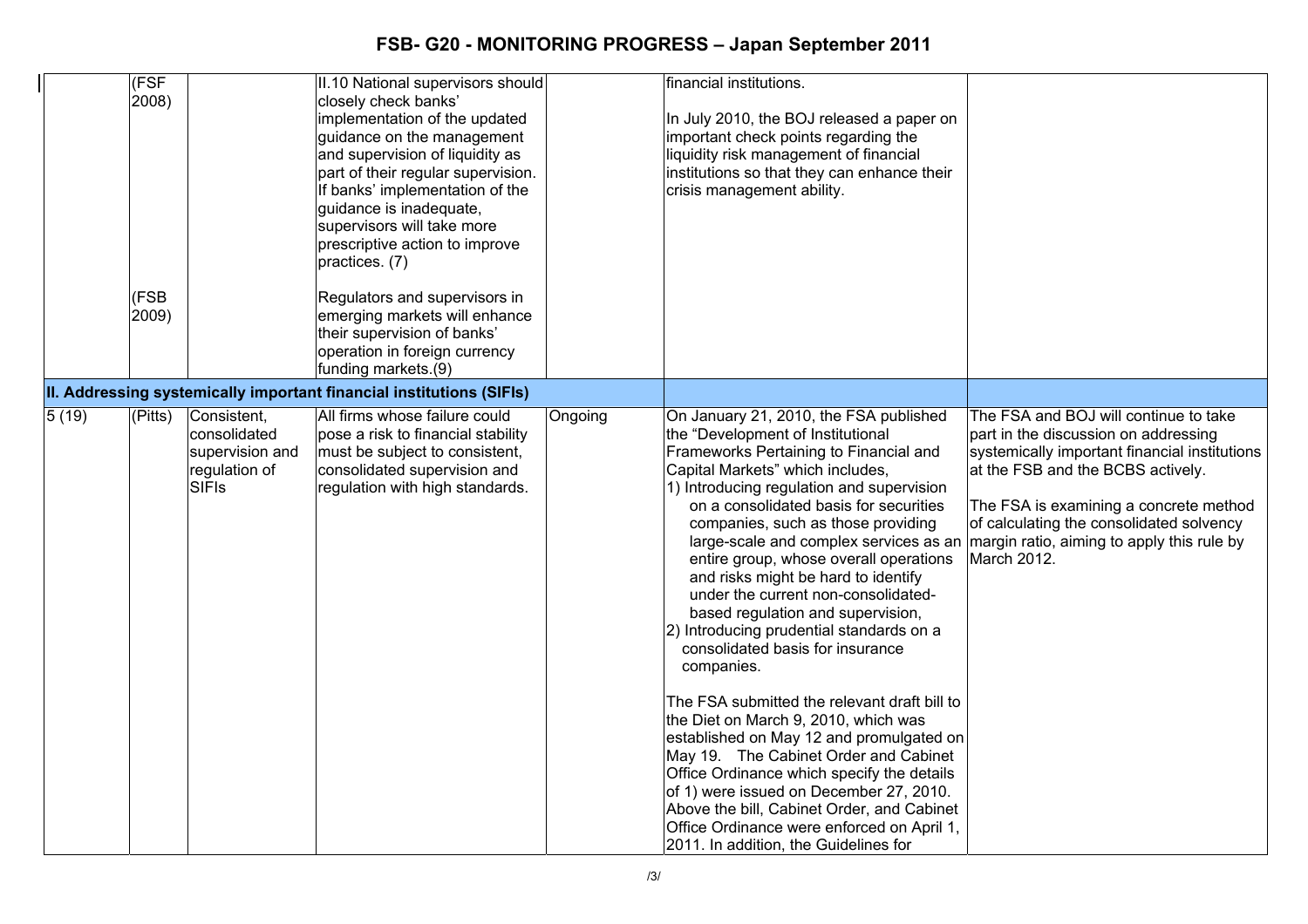|           |                    |                                                                                             |                                                                                                                                                                                                                                                                                                                                                                                                                                                                                                                                                                                                        |                                                   | Supervision were revised to implement the<br>new policy of 1) (these revised guidelines<br>will be applied on 1 <sup>st</sup> April).<br>As for 2), the Cabinet Office Ordinance<br>which specifies the details of 2) measures<br>was issued on March 31 2011.                                                                                                                                                                                                                                                                                                                                                       |                                                                                                                                                                                                                                        |
|-----------|--------------------|---------------------------------------------------------------------------------------------|--------------------------------------------------------------------------------------------------------------------------------------------------------------------------------------------------------------------------------------------------------------------------------------------------------------------------------------------------------------------------------------------------------------------------------------------------------------------------------------------------------------------------------------------------------------------------------------------------------|---------------------------------------------------|----------------------------------------------------------------------------------------------------------------------------------------------------------------------------------------------------------------------------------------------------------------------------------------------------------------------------------------------------------------------------------------------------------------------------------------------------------------------------------------------------------------------------------------------------------------------------------------------------------------------|----------------------------------------------------------------------------------------------------------------------------------------------------------------------------------------------------------------------------------------|
| 6(43, 44) | (Pitts)<br>(Seoul) | Mandatory<br>international<br>recovery and<br>resolution<br>planning for G-<br><b>SIFIs</b> | Systemically important financial<br>firms should develop<br>internationally-consistent firm-<br>specific contingency and<br>resolution plans. Our authorities<br>should establish crisis<br>management groups for the<br>major cross-border firms and a<br>legal framework for crisis<br>intervention as well as improve<br>information sharing in times of<br>stress. $(44)$<br>We agreed that G-SIFIs should<br>be subject to a sustained                                                                                                                                                            | End-2010 (for<br>management<br>groups)<br>Ongoing | The FSA and BOJ have been preparing to<br>setting up crisis implement the FSF principles for cross-<br>border crisis management. Dialogues<br>about crisis management among relevant<br>authorities were held in Japan<br>For the purpose of ensuring soundness in<br>the management of banks and preventing<br>management failure, the system of Early<br>Correction Measures, which orders banks<br>whose capital adequacy ratios are under<br>the regulatory standard to swiftly improve<br>management as necessary including<br>capital increase based on the Banking Act,<br>has been established. Furthermore, | Japan will continue the dialogues about<br>crisis management among relevant<br>authorities.<br>Taking into account international<br>discussion, Japan continues to proceed<br>towards finalizing the recovery and<br>resolution plans. |
|           |                    |                                                                                             | process of mandatory<br>international recovery and<br>resolution planning. We agreed<br>to conduct rigorous risk<br>assessment on G-SIFIs through<br>international supervisory<br>colleges and negotiate<br>institution-specific crisis<br>cooperation agreements within<br>crisis management groups.<br>To implement the FSF principles<br>for cross-border crisis<br>management immediately.<br>Home authorities of each major<br>financial institution should<br>ensure that the group of<br>authorities with a common<br>interest in that financial<br>institution meets at least<br>annually.(43) |                                                   | Japan's Deposit Insurance Law and other<br>related laws provide for the necessary<br>resolution regimes and measures to deal<br>with a crisis including public capital<br>injection in the case where there is a risk of<br>a significant adverse effect on the<br>maintenance of the stability of the financial<br>system. In addition, supervisory authority<br>over banks is unified in the FSA and when<br>it copes with a crisis, it appropriately<br>cooperates with the BOJ, which provides<br>liquidity in a timely and appropriate<br>manner.                                                               |                                                                                                                                                                                                                                        |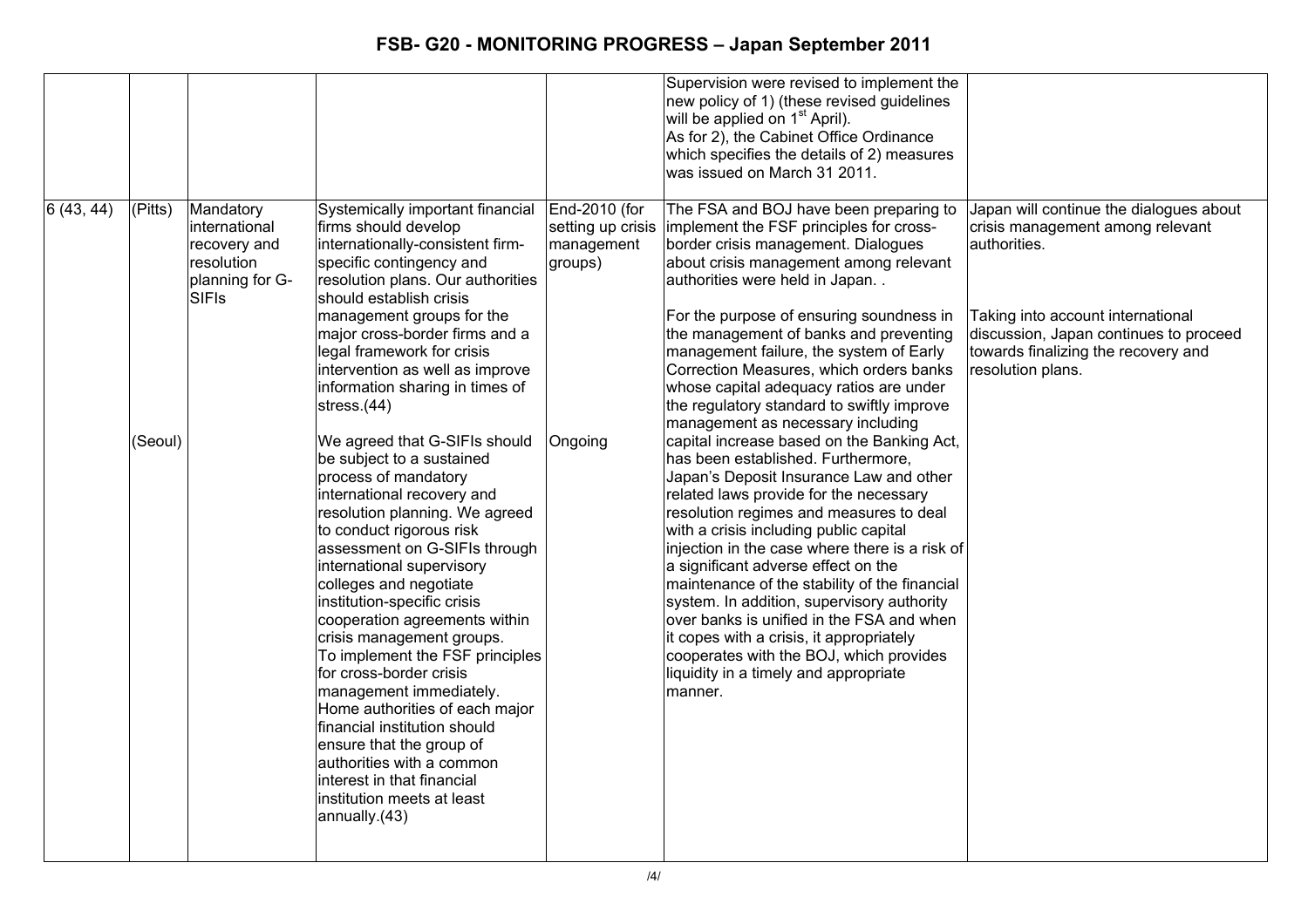| 7(45) |                | <b>BCBS</b><br>on the cross-<br>border bank<br>resolution      | (Seoul) Implementation of We reaffirmed our Toronto<br>commitment to national-level<br>recommendations implementation of the BCBS's<br>cross-border resolution<br>recommendations.                                                                                                        | Ongoing                                                    | Please refer to the reply in 6.                                                                                                    | Please refer to the reply in 6.<br>The FSA has already taken various<br>measures to build a framework on this<br>issue, and will continue to make efforts.        |
|-------|----------------|----------------------------------------------------------------|-------------------------------------------------------------------------------------------------------------------------------------------------------------------------------------------------------------------------------------------------------------------------------------------|------------------------------------------------------------|------------------------------------------------------------------------------------------------------------------------------------|-------------------------------------------------------------------------------------------------------------------------------------------------------------------|
|       | (Tor)          |                                                                | We endorsed and have<br>committed to implement our<br>domestic resolution powers and<br>tools in a manner that preserves<br>financial stability and are<br>committed to implement the ten<br>key recommendations on cross-<br>border bank resolution issued by<br>the BCBS in March 2010. |                                                            |                                                                                                                                    |                                                                                                                                                                   |
|       | (WAP)          |                                                                | National and regional authorities<br>should review resolution regimes<br>and bankruptcy laws in light of<br>recent experience to ensure that<br>they permit an orderly wind-<br>down of large complex cross-<br>border financial institutions.                                            |                                                            |                                                                                                                                    |                                                                                                                                                                   |
|       | (FSF<br>2008)  |                                                                | VI.6 Domestically, authorities<br>need to review and, where<br>needed, strengthen legal powers<br>and clarify the division of<br>responsibilities of different<br>national authorities for dealing<br>with weak and failing banks.                                                        |                                                            |                                                                                                                                    |                                                                                                                                                                   |
| 8(41) | (Lon)          | Supervisory<br>colleges                                        | To establish the remaining<br>supervisory colleges for<br>significant cross-border firms by<br>June 2009.                                                                                                                                                                                 | June 2009 (for<br>establishing<br>supervisory<br>colleges) | Please refer to the reply in 24.                                                                                                   | Please refer to the reply in 24.                                                                                                                                  |
|       | (Seoul)        |                                                                | We agreed to conduct rigorous<br>risk assessment on these firms<br>through international supervisory<br>colleges                                                                                                                                                                          | Ongoing                                                    |                                                                                                                                    |                                                                                                                                                                   |
| 9(42) | (FSF)<br>2008) | Supervisory<br>exchange of<br>information and<br>Icoordination | V.7 To quicken supervisory<br>responsiveness to developments<br>that have a common effect<br>across a number of institutions.                                                                                                                                                             | Ongoing                                                    | Japan has been trying to strengthen<br>information sharing among authorities and<br>has been cooperating actively with the<br>FSB. | The FSA and BOJ have already taken<br>various measures on this issue and will<br>continue the efforts to strengthen the<br>coordination among authorities at both |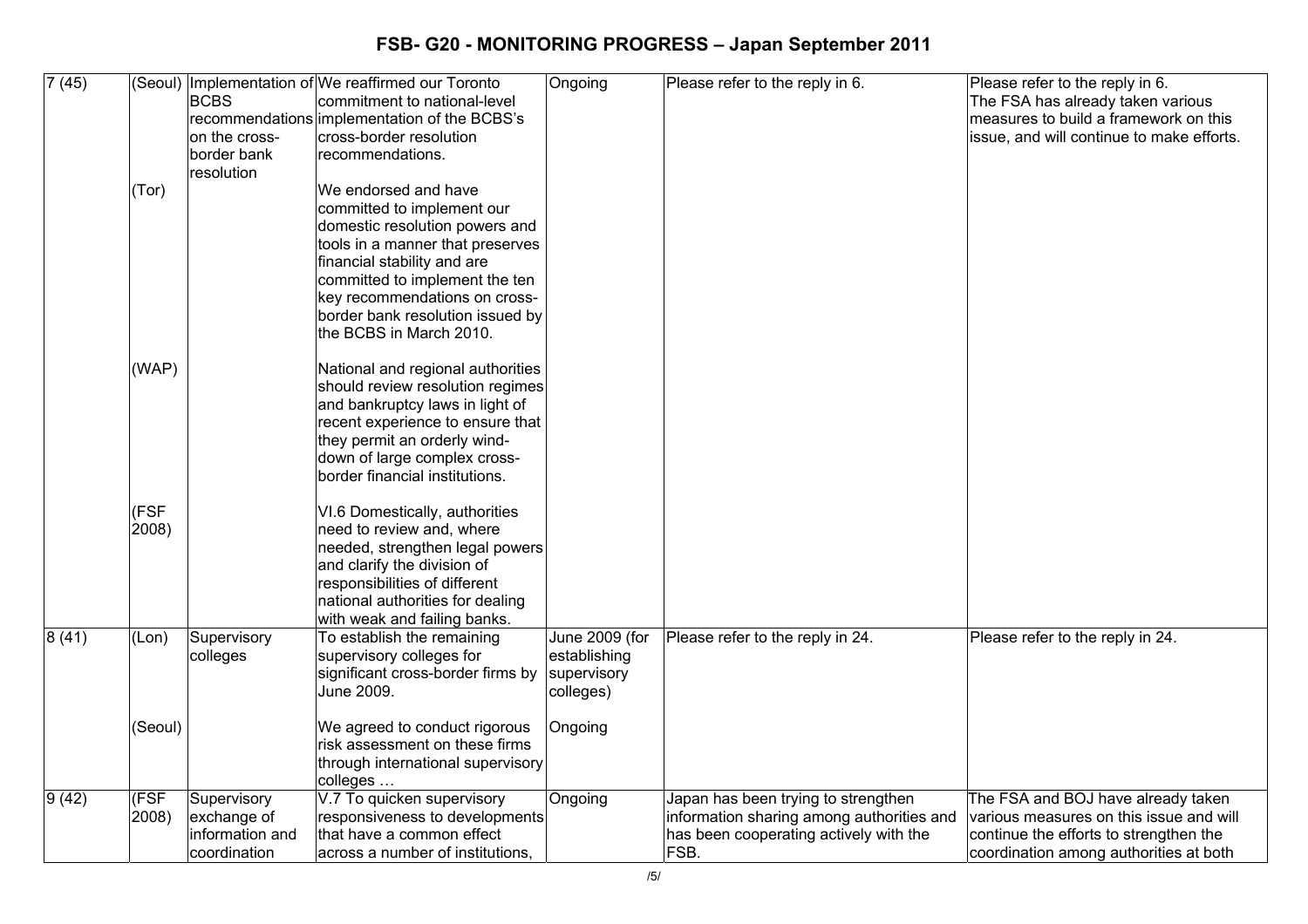|                  |       |                                                        | supervisory exchange of<br>information and coordination in<br>the development of best practice<br>benchmarks should be improved<br>at both national and international<br>levels.                                                                                                                |         |                                                                                                                                                                                                                                                                                                                                                                                                                                                                                                                                                                                                                                                                                                                                                                                                                                            | national and international levels.                                                                                                                                                                                                                                                                                                                                                                                                                                                                                       |
|------------------|-------|--------------------------------------------------------|-------------------------------------------------------------------------------------------------------------------------------------------------------------------------------------------------------------------------------------------------------------------------------------------------|---------|--------------------------------------------------------------------------------------------------------------------------------------------------------------------------------------------------------------------------------------------------------------------------------------------------------------------------------------------------------------------------------------------------------------------------------------------------------------------------------------------------------------------------------------------------------------------------------------------------------------------------------------------------------------------------------------------------------------------------------------------------------------------------------------------------------------------------------------------|--------------------------------------------------------------------------------------------------------------------------------------------------------------------------------------------------------------------------------------------------------------------------------------------------------------------------------------------------------------------------------------------------------------------------------------------------------------------------------------------------------------------------|
| 10 (New)         |       | (Seoul) More effective<br>oversight and<br>supervision | We agreed that supervisors<br>should have strong and<br>unambiguous mandates,<br>sufficient independence to act,<br>appropriate resources, and a full<br>suite of tools and powers to<br>proactively identify and address<br>risks, including regular stress<br>testing and early intervention. | Ongoing | The FSA is explicitly authorized to conduct<br>inspection and supervision to financial<br>institutions by the law. The BOJ has<br>carried out on-site examinations and off-<br>site monitoring, for achieving the purpose<br>of the BOJ's act.<br>The FSA revised the Inspection Manual<br>and established a new department, with<br>the aim of capturing and analyzing risks in<br>the financial market and the financial<br>system at an early stage, and achieving<br>effective inspection and supervision.<br>Japan has implemented various types of<br>stress tests to capture risks in the financial<br>system.<br>The FSA has placed "Early intervention<br>measures" and "Early warning measures"<br>so that the FSA could achieve early<br>interventions in an effective way when risks<br>in financial institutions materialize. |                                                                                                                                                                                                                                                                                                                                                                                                                                                                                                                          |
| financial system |       |                                                        | III. Extending the regulatory perimeter to entities/activities that pose risks to the                                                                                                                                                                                                           |         |                                                                                                                                                                                                                                                                                                                                                                                                                                                                                                                                                                                                                                                                                                                                                                                                                                            |                                                                                                                                                                                                                                                                                                                                                                                                                                                                                                                          |
| 11(27)           | (Lon) | Review of the<br>regulatory<br>framework               | We will each review and adapt<br>boundaries of the the boundaries of the regulatory<br>framework to keep pace with<br>developments in the financial<br>system and promote good<br>practices and consistent<br>approaches at an international<br>level.                                          | Ongoing | Based on the international discussion, the<br>FSA has been conducting necessary<br>reviews of regulations, such as the<br>introduction of a registration system for<br>CRAs.<br>On January 21, 2010, the FSA published<br>the "Development of Institutional<br>Frameworks Pertaining to Financial and<br>Capital Markets" which includes policy<br>approaches on OTC derivatives, hedge<br>funds and securities companies on a                                                                                                                                                                                                                                                                                                                                                                                                             | The FSA has already taken various<br>measures on this issue, and continues to<br>participate in the international discussion<br>actively and consider taking appropriate<br>measures while watching the regulatory<br>situation in other countries and reviewing<br>the economic environment in Japan.<br>The BOJ strives to identify and analyze<br>the overall financial system and enhance<br>the good practices through on-site<br>examinations, off-site monitoring and the<br>semi-annual Financial System Report. |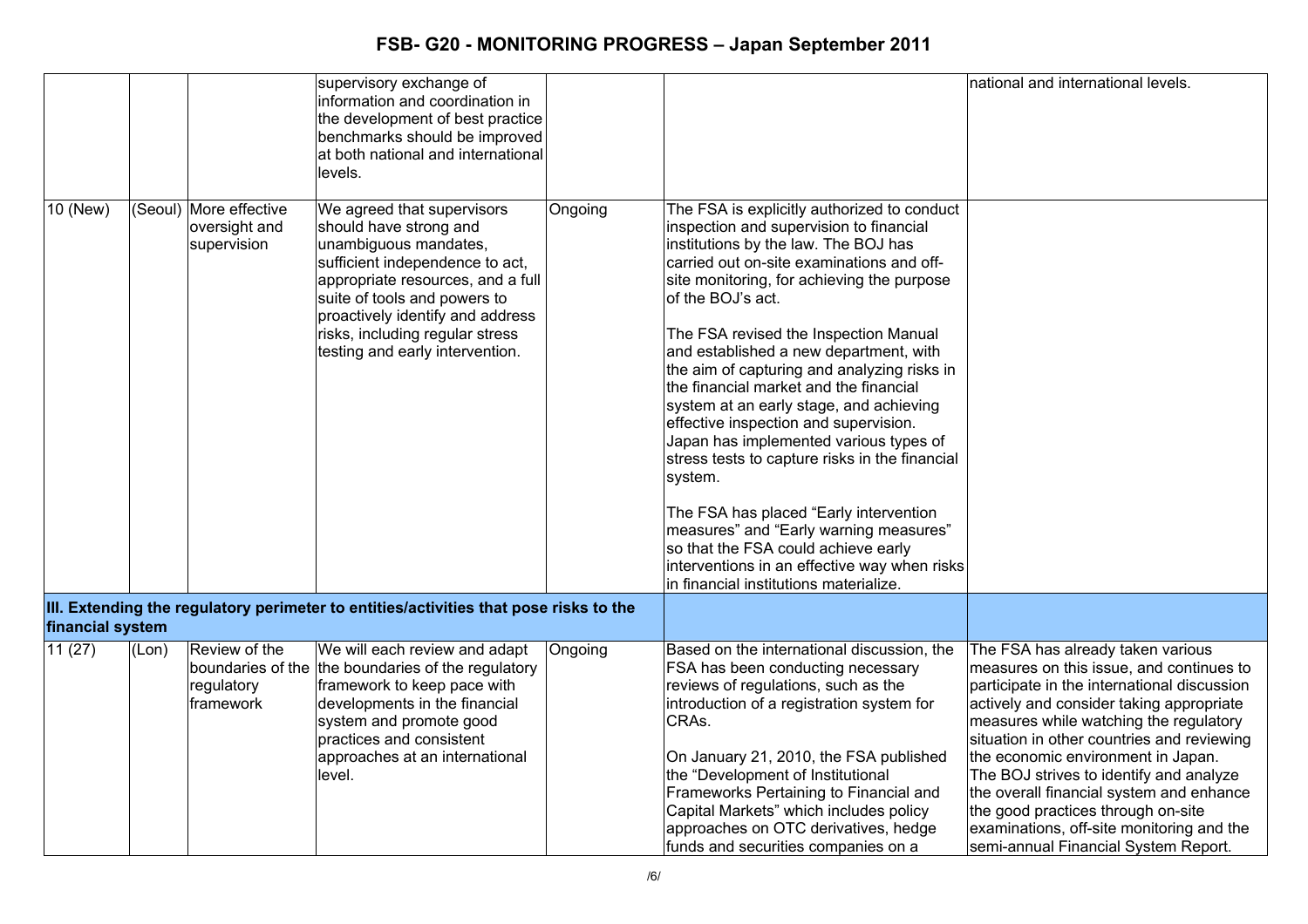|                    |               |                                                                                                 |                                                                                                                                                                                                                                                                      | consolidated basis, based on international<br>discussions such as the G20, etc. The FSA<br>submitted the relevant draft bill to the Diet<br>on March 9, 2010, which was established<br>in May 12 and promulgated in May 19. The<br><b>Cabinet Order and Cabinet Office</b><br>Ordinance which specify the details were<br>issued on December 27, 2010. The Act,<br>Cabinet Order and Cabinet Office<br>Ordinance relating to regulations on hedge<br>funds and securities companies on a<br>consolidated basis were established on<br>April 1 2011. The regulation on OTC<br>derivatives is scheduled to be enforced<br>within two and half years after<br>promulgating the relevant bill.                                                                                                                                                                                                                                                                                                                                                      |                                                                                                                                                                                                                                                                                                                                                                          |
|--------------------|---------------|-------------------------------------------------------------------------------------------------|----------------------------------------------------------------------------------------------------------------------------------------------------------------------------------------------------------------------------------------------------------------------|-------------------------------------------------------------------------------------------------------------------------------------------------------------------------------------------------------------------------------------------------------------------------------------------------------------------------------------------------------------------------------------------------------------------------------------------------------------------------------------------------------------------------------------------------------------------------------------------------------------------------------------------------------------------------------------------------------------------------------------------------------------------------------------------------------------------------------------------------------------------------------------------------------------------------------------------------------------------------------------------------------------------------------------------------|--------------------------------------------------------------------------------------------------------------------------------------------------------------------------------------------------------------------------------------------------------------------------------------------------------------------------------------------------------------------------|
| <b>Hedge funds</b> |               |                                                                                                 |                                                                                                                                                                                                                                                                      |                                                                                                                                                                                                                                                                                                                                                                                                                                                                                                                                                                                                                                                                                                                                                                                                                                                                                                                                                                                                                                                 |                                                                                                                                                                                                                                                                                                                                                                          |
| 12(30)             | (FSF<br>2008) | Supervisory<br>resources and<br>expertise to<br>oversee the risks<br>of financial<br>innovation | V.1 Supervisors should see that Ongoing<br>they have the requisite<br>resources and expertise to<br>oversee the risks associated<br>with financial innovation and to<br>ensure that firms they supervise<br>have the capacity to understand<br>and manage the risks. | The FSA established a specialized office<br>that collects and analyzes information<br>related to financial system risks and is<br>trying to advance risk analysis.<br>Besides cultivating and utilizing staffs'<br>expertise internally, the FSA and BOJ have as well as to employ external<br>employed professionals actively from the<br>private sector (including system/market risk<br>experts, actuaries, lawyers and public<br>certified accountants)<br>In order to respond properly to<br>sophistication and complication of financial<br>activities, the FSA and BOJ have<br>conducted effective and efficient inspection<br>and/or the supervision through collecting<br>information and analyzing the condition of<br>the macro economy and each market such<br>as the stock or bond market in addition to<br>employment and cultivation of staff with a<br>high level of expertise. The FSA and BOJ<br>believe that these efforts had certain<br>effects on encouraging financial institutions<br>to enhance their risk management. | The FSA and BOJ continue to enhance<br>the capability to collect and analyze<br>information on both macro- and micro-<br>economic fronts and cooperation with<br>relevant domestic and foreign authorities<br>professionals actively and to make efforts<br>to monitor market trends from the macro-<br>prudential viewpoint overlooking the entire<br>financial system. |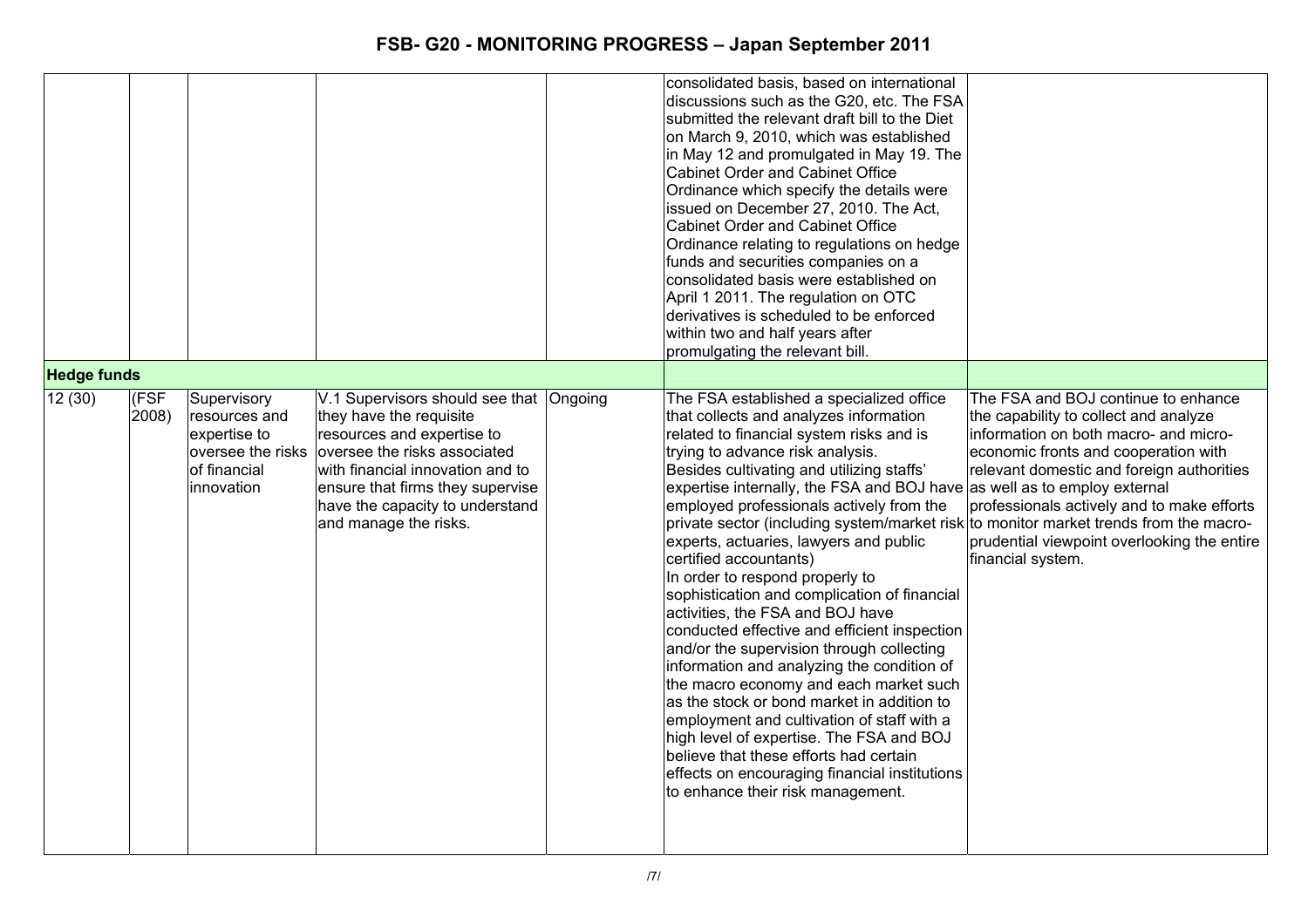| 13(33) | (Lon) | (Seoul) Regulation<br>(including<br>registration) of<br>hedge funds | We also firmly recommitted to<br>work in an internationally<br>consistent and non-<br>discriminatory manner to<br>strengthen regulation and<br>supervision on hedge funds,<br>Hedge funds or their managers<br>will be registered and will be<br>required to disclose appropriate<br>information on an ongoing basis<br>to supervisors or regulators,<br>including on their leverage,<br>necessary for assessment of the<br>systemic risks they pose<br>individually or collectively.<br>Where appropriate registration<br>should be subject to a minimum<br>size. They will be subject to<br>oversight to ensure that they<br>have adequate risk<br>management. | End-2009 | In relation to managers who use the same<br>style of investment management as hedge<br>funds, they are now subject to registration<br>as discretionary investment managers and<br>investment trust managers under the<br>Financial Instruments and Exchange Act.<br>On January 21, 2010, the FSA published<br>the "Development of Institutional<br>Frameworks Pertaining to Financial and<br>Capital Markets", which includes measures<br>to expand coverage of registration to some<br>types of foreign investment entrustments<br>which were out of the scope of the<br>Financial Instruments and Exchange Act.<br>The Cabinet Order and Cabinet Office<br>Ordinance which specify the details were<br>promulgated on December 27, 2010 and<br>enforced on April 1 2011<br>On March 4, 2010, the FSA revised,<br>enforced and applied the Guidelines for<br>Supervision in order to expand operators<br>and items for the fund monitoring survey to<br>strengthen the collecting of fundamental<br>information on various funds. The FSA | The FSA has already taken various<br>measures on this issue, and continues to<br>participate in the international discussion<br>actively and consider taking appropriate<br>measures watching the regulatory<br>situation in other countries and reviewing<br>the economic environment in Japan. |
|--------|-------|---------------------------------------------------------------------|------------------------------------------------------------------------------------------------------------------------------------------------------------------------------------------------------------------------------------------------------------------------------------------------------------------------------------------------------------------------------------------------------------------------------------------------------------------------------------------------------------------------------------------------------------------------------------------------------------------------------------------------------------------|----------|--------------------------------------------------------------------------------------------------------------------------------------------------------------------------------------------------------------------------------------------------------------------------------------------------------------------------------------------------------------------------------------------------------------------------------------------------------------------------------------------------------------------------------------------------------------------------------------------------------------------------------------------------------------------------------------------------------------------------------------------------------------------------------------------------------------------------------------------------------------------------------------------------------------------------------------------------------------------------------------------------------------------------------------------|--------------------------------------------------------------------------------------------------------------------------------------------------------------------------------------------------------------------------------------------------------------------------------------------------|
| 14(34) | (Lon) | Effective<br>oversight of<br>cross-border<br>funds                  | We ask the FSB to develop<br>mechanisms for cooperation and<br>information sharing between<br>relevant authorities in order to<br>ensure effective oversight is<br>maintained when a fund is<br>located in a different jurisdiction<br>from the manager. We will,<br>cooperating through the FSB,<br>develop measures that<br>implement these principles by<br>the end of 2009.                                                                                                                                                                                                                                                                                  | End-2009 | conducted the survey on September, 2010.<br>The FSA has been trying to strengthen<br>information sharing among authorities and<br>has been cooperating actively with the<br>FSB.                                                                                                                                                                                                                                                                                                                                                                                                                                                                                                                                                                                                                                                                                                                                                                                                                                                           | The FSA has already taken various<br>measures on this issue and will continue<br>the efforts.                                                                                                                                                                                                    |
| 15(35) | (Lon) | Effective<br>management of<br>associated with<br>hedge funds        | Supervisors should require that<br>institutions which have hedge<br>counter-party risk funds as their counterparties<br>have effective risk management,<br>including mechanisms to monitor<br>the funds' leverage and set limits                                                                                                                                                                                                                                                                                                                                                                                                                                 | Ongoing  | The FSA revised the Guidelines for<br>Supervision and the Inspection Manual to<br>strengthen banks' and insurance<br>companies' management of credit risks<br>regarding the counterparties, including<br>hedge funds (August, 2008).                                                                                                                                                                                                                                                                                                                                                                                                                                                                                                                                                                                                                                                                                                                                                                                                       | The FSA has already taken various<br>measures on this issue and will continue<br>the efforts.<br>The FSA and BOJ will continue to check<br>the risk management of institutions that<br>have hedge funds as their counterparties                                                                  |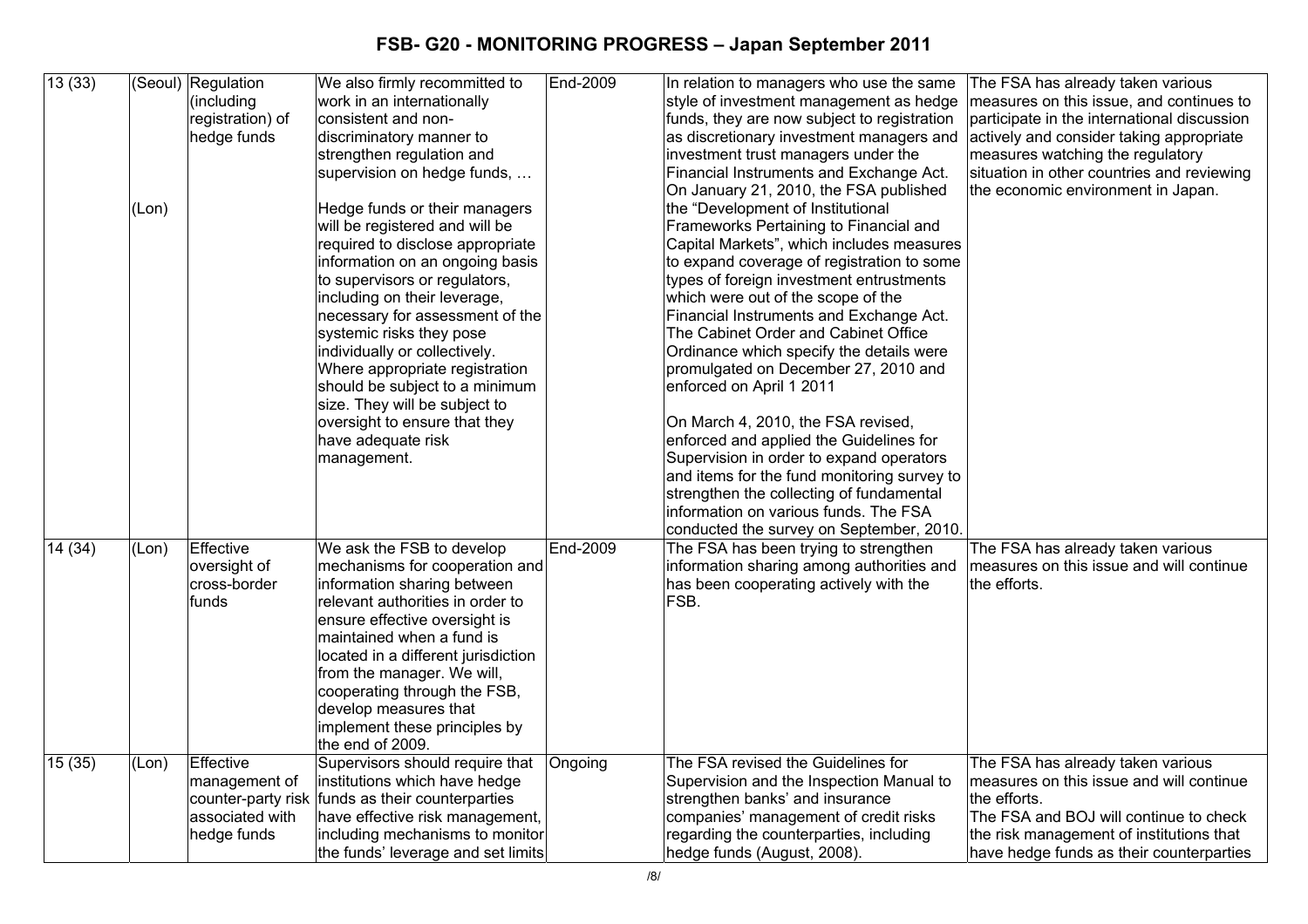|                       |               |                                                                                 | for single counterparty<br>exposures.                                                                                                                                                                                                                                                                                                                                            |             |                                                                                                                                                                                                                                                                                                                                                                                                                                                                                                                                                                                                                                                                                                                                                                                                                                                                                                                                                                                                                                                                                                                                                                                                                                                                                                                                                                                                                     | through supervision/monitoring and<br>inspection/examinations.                       |
|-----------------------|---------------|---------------------------------------------------------------------------------|----------------------------------------------------------------------------------------------------------------------------------------------------------------------------------------------------------------------------------------------------------------------------------------------------------------------------------------------------------------------------------|-------------|---------------------------------------------------------------------------------------------------------------------------------------------------------------------------------------------------------------------------------------------------------------------------------------------------------------------------------------------------------------------------------------------------------------------------------------------------------------------------------------------------------------------------------------------------------------------------------------------------------------------------------------------------------------------------------------------------------------------------------------------------------------------------------------------------------------------------------------------------------------------------------------------------------------------------------------------------------------------------------------------------------------------------------------------------------------------------------------------------------------------------------------------------------------------------------------------------------------------------------------------------------------------------------------------------------------------------------------------------------------------------------------------------------------------|--------------------------------------------------------------------------------------|
| 16 (36)               | (FSF<br>2008) | Guidance on the<br>management of<br>exposures to<br>leveraged<br>counterparties | II.17 Supervisors will strengthen<br>their existing guidance on the<br>management of exposures to<br>leveraged counterparties                                                                                                                                                                                                                                                    | Ongoing     | Please refer to the reply in 15.<br>The FSA has been encouraging the efforts<br>by financial institutions to make their risk<br>management more sophisticated<br>considering the revision of the Guidelines<br>for Supervision.                                                                                                                                                                                                                                                                                                                                                                                                                                                                                                                                                                                                                                                                                                                                                                                                                                                                                                                                                                                                                                                                                                                                                                                     | Please refer to the first reply in 15.                                               |
| <b>Securitisation</b> |               |                                                                                 |                                                                                                                                                                                                                                                                                                                                                                                  |             |                                                                                                                                                                                                                                                                                                                                                                                                                                                                                                                                                                                                                                                                                                                                                                                                                                                                                                                                                                                                                                                                                                                                                                                                                                                                                                                                                                                                                     |                                                                                      |
| 17 (50)               | (FSB<br>2009) | <b>BCBS/IOSCO</b><br>measures for<br>securitisation                             | Implementation of During 2010, supervisors and<br>regulators will:<br>$\bullet$<br>implement the measures<br>decided by the Basel<br>Committee to strengthen<br>the capital requirement of<br>securitisation and establish<br>clear rules for banks'<br>management and<br>disclosure;<br>implement IOSCO's<br>proposals to strengthen<br>practices in securitisation<br>markets. | During 2010 | The FSA chaired the work stream on<br>Ratings and Securitization in the BCBS<br>including IOSCO's proposals.<br>Following the application of Basel II, the<br>FSA applied a strict look-through rule to<br>investment in funds and the corresponding<br>risk weight according to the original assets<br>(the end of March 2007).<br>Following the application of Basel II, as a<br>strict rule unique to Japan, the FSA<br>required that rating agencies disclose<br>detailed information, including the<br>subordinate ratio, for free in principle when<br>financial institutions use external ratings<br>related to securitized products in Basel II<br>(the end of March 2007).<br>The FSA revised the Comprehensive<br>Guidelines for Supervision of Financial<br>Instruments Business Operators, etc. in<br>order to ensure the traceability of original<br>assets of securitized products (April, 2008).<br>The FSA clarified that some points,<br>including the following, would be under<br>supervisory reviews in the Guidelines for<br>Supervision in order for financial<br>institutions to strengthen the management<br>of market risk and credit risk related to<br>investment in marketable credit products<br>and securitization (August 2008).<br>1) The valuation of financial products,<br>including securitized products, as objective<br>as possible<br>2) An appropriate understanding of the | Enhanced securitization rules will be<br>implemented as of the end-December<br>2011. |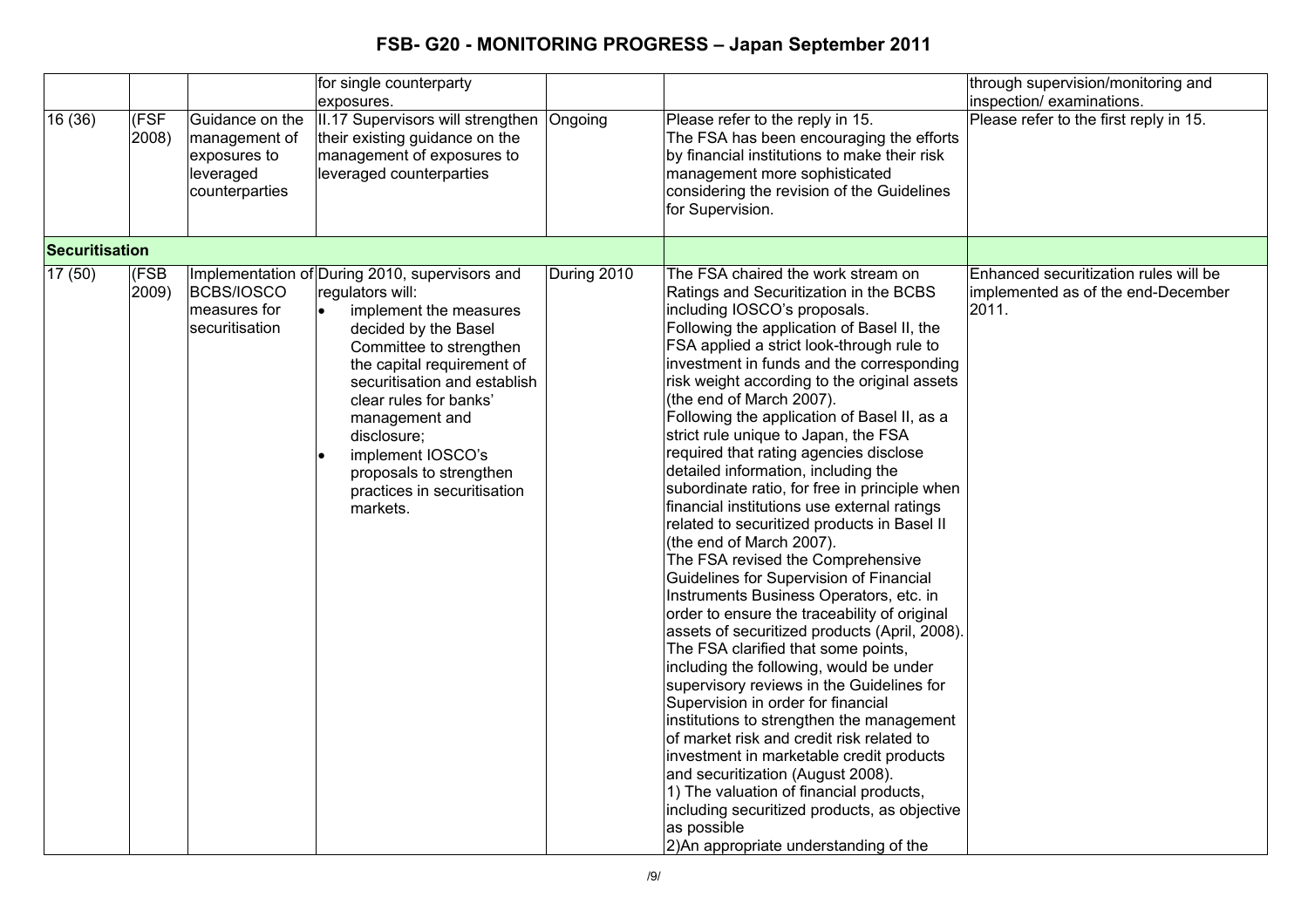|            |         |                                                                                                                                                       |                                                                                                                                                                                                                                                                                                 |         | nature of financial products, including<br>securitized products, for example, avoiding<br>excessive dependence on external ratings<br>3) The proper management of market<br>liquidity risk related to investment in<br>financial products including securitized<br>products<br>4) A study on risks including the pipeline<br>risk in originating securitized products<br>WG on Distributions of Securitized<br>Products of Japan Securities Dealers<br>Association (JSDA) established and<br>enforced the "Regulations Concerning<br>Distributions, etc. of Securitized Products"<br>which is self-regulation on information<br>communication related to the contents and<br>risks of original assets (June 2009).<br>The FSA has already implemented<br>IOSCO's proposals to strengthen practices<br>in securitisation markets such as<br>strengthening the risk management of<br>securitised products.<br>Concerning "Enhancements to the Basel |                                                                                                                                                                                                                                                                                                                                                                                                                                                                   |
|------------|---------|-------------------------------------------------------------------------------------------------------------------------------------------------------|-------------------------------------------------------------------------------------------------------------------------------------------------------------------------------------------------------------------------------------------------------------------------------------------------|---------|---------------------------------------------------------------------------------------------------------------------------------------------------------------------------------------------------------------------------------------------------------------------------------------------------------------------------------------------------------------------------------------------------------------------------------------------------------------------------------------------------------------------------------------------------------------------------------------------------------------------------------------------------------------------------------------------------------------------------------------------------------------------------------------------------------------------------------------------------------------------------------------------------------------------------------------------------|-------------------------------------------------------------------------------------------------------------------------------------------------------------------------------------------------------------------------------------------------------------------------------------------------------------------------------------------------------------------------------------------------------------------------------------------------------------------|
| 18(51, 52) | (Lon)   | Improvement in<br>the risk<br>management of                                                                                                           | The BCBS and authorities<br>should take forward work on<br>improving incentives for risk                                                                                                                                                                                                        | By 2010 | strengthen regulation on securitized<br>products, e.g., raising risk-weights on re-<br>securitized products, in May 2011.<br>Please refer to the reply in 17.<br>The FSA chaired the work stream on                                                                                                                                                                                                                                                                                                                                                                                                                                                                                                                                                                                                                                                                                                                                               | The FSA has already taken various<br>measures to strengthen risk management.<br>The BCBS issued the final standards to                                                                                                                                                                                                                                                                                                                                            |
|            | (Pitts) | securitisation,<br>including<br>retainment of a<br>part of the risk of<br>the underlying<br>assets by<br>securitisation<br>sponsors or<br>originators | management of securitisation,<br>including considering due<br>diligence and quantitative<br>retention requirements by<br>2010.(51)<br>Securitization sponsors or<br>originators should retain a part<br>of the risk of the underlying<br>assets, thus encouraging them<br>to act prudently.(52) |         | Ratings and Securitization in the BCBS.                                                                                                                                                                                                                                                                                                                                                                                                                                                                                                                                                                                                                                                                                                                                                                                                                                                                                                           | enhance Basel II with regard to risk<br>management in July 2009. The FSA would<br>consider an appropriate implementation of<br>the standards where necessary,<br>considering such things as the content and<br>time schedule in the document.<br>We will contribute to the development of<br>the discussions through the work stream<br>on Ratings and Securitization in the<br>BCBS.<br>The FSA will contribute to the<br>development of the discussions through |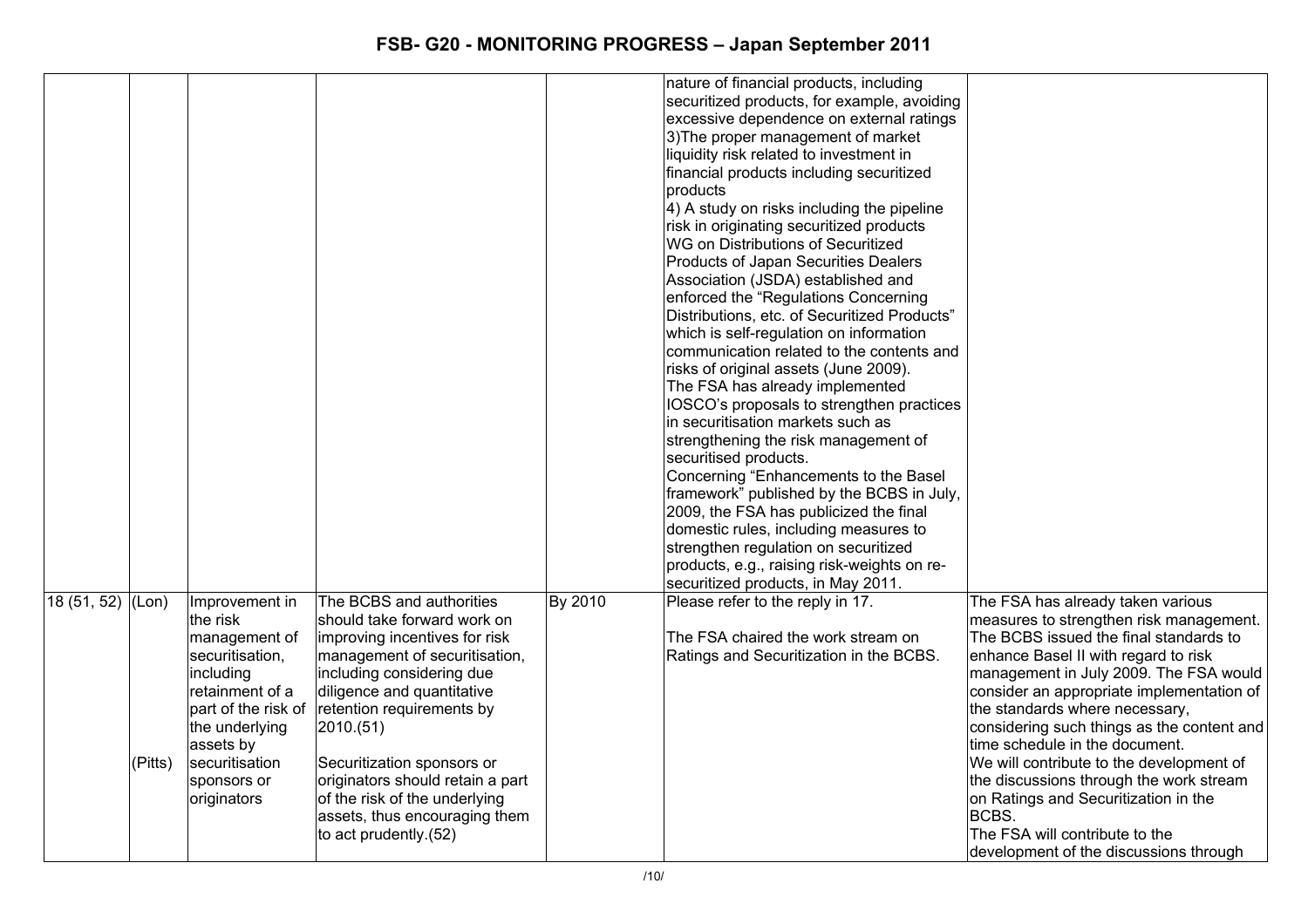|        |               |                                                                                                                     |                                                                                                                                                                             |         |                                                                                                                                                                                                                                                                                                                                                                                                                                                                                                                                                                                                                                                                                                                                                                                                                                                                                                                                                                          | the work stream on Ratings and<br>Securitization in the BCBS and take<br>appropriate measures based on the<br>discussions.                                                                     |
|--------|---------------|---------------------------------------------------------------------------------------------------------------------|-----------------------------------------------------------------------------------------------------------------------------------------------------------------------------|---------|--------------------------------------------------------------------------------------------------------------------------------------------------------------------------------------------------------------------------------------------------------------------------------------------------------------------------------------------------------------------------------------------------------------------------------------------------------------------------------------------------------------------------------------------------------------------------------------------------------------------------------------------------------------------------------------------------------------------------------------------------------------------------------------------------------------------------------------------------------------------------------------------------------------------------------------------------------------------------|------------------------------------------------------------------------------------------------------------------------------------------------------------------------------------------------|
| 19(10) | (FSF<br>2008) | Strengthening of<br>regulatory and<br>for monolines                                                                 | II.8 Insurance supervisors<br>should strengthen the regulatory<br>capital framework and capital framework for<br>monoline insurers in relation to<br>structured credit.     | Ongoing | The FSA clarified the supervisory review<br>points in the Guidelines for Supervision in<br>order to strengthen risk management<br>conducted by insurance companies, not<br>limited to monoline insurers, related to<br>credit investment in financial products,<br>such as securitized products, financial<br>guarantee insurance and CDS(June 2009).<br>The FSA revised Public notice to refine risk<br>factors of financial products, such as<br>securitized products, under the solvency<br>margin regulation on April 2010.<br>Insurance companies disclosed solvency<br>margin ratio based on the new regulation<br>as an indicator as of the end of March<br>2011.                                                                                                                                                                                                                                                                                                 | The FSA is scheduled to refer to solvency<br>margin ratio based on the new regulation<br>as a reference for early intervention<br>measures since the end of March 2012.                        |
| 20(54) | (FSF<br>2008) | Strengthening of<br>supervisory<br>requirements or<br>best practices fir<br>investment in<br>structured<br>products | II.18 Regulators of institutional<br>investors should strengthen the<br>requirements or best practices<br>for firms' processes for<br>investment in structured<br>products. | Ongoing | The FSA/BOJ/SESC are gathering relevant The FSA has already taken various<br>information regarding the risk management measures to enhance risk management.<br>of financial institutions in a timely manner<br>through their on-site inspection/<br>examination and off-site monitoring.<br>The FSA hosted, in cooperation with the<br>BOJ, supervisory colleges<br>On January 21, 2010, the FSA published<br>the "Development of Institutional<br>Frameworks Pertaining to Financial and<br>Capital Markets" which includes,<br>1) making it possible<br>for information on OTC derivative<br>transactions to be submitted to the<br>authority from trade repositories and<br>from CCPs, and<br>for the authority to require that<br>financial institutions submit information<br>directly to it.<br>2) Introducing regulation and supervision<br>on a consolidated basis for securities<br>companies such as those providing<br>large-scale and complex services as an | We will contribute to the development of<br>the discussions through the work stream<br>on Ratings and Securitization in the BCBS<br>and take appropriate measures based on<br>the discussions. |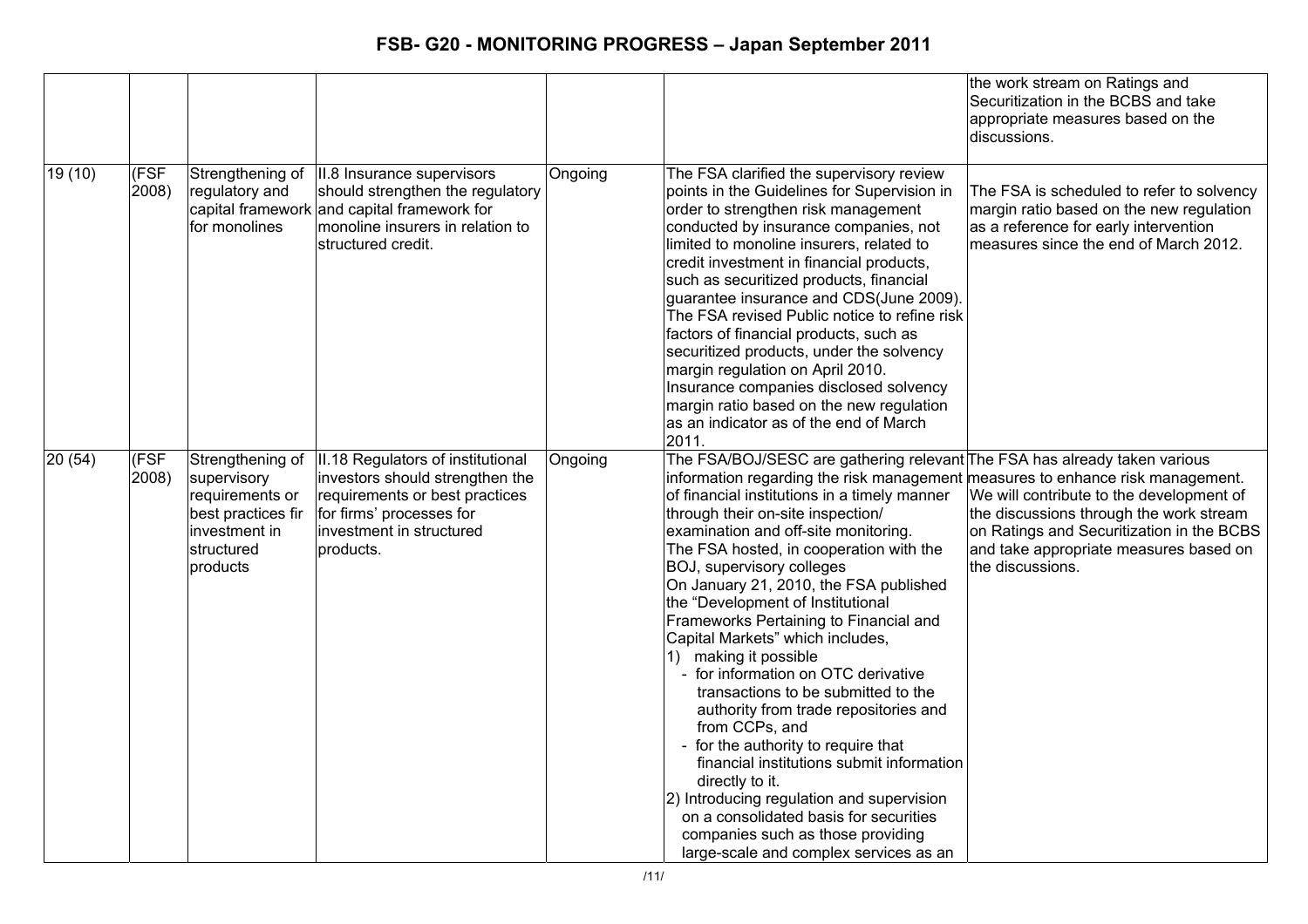| $\sqrt{21}$ (14) | (FSF<br>2008) | Enhanced<br>disclosure of<br>securitised<br>products                                                                                                                                           | III.10-III.13 Securities market<br>regulators should work with<br>market participants to expand<br>information on securitised<br>products and their underlying<br>assets.                                                                                                                  | Ongoing    | entire group, to set reporting and<br>inspection requirement on sister<br>companies and other group companies.<br>3) Expanding the items to be reported<br>including ongoing reports to the<br>authorities on the risk management of<br>managed assets in collaboration with<br>other countries, with regard to the<br>reports made by hedge fund managers<br>to the authorities.<br>The FSA submitted the relevant draft bill to<br>the Diet on March 9, 2010, which was<br>enacted in May 12 and issued in May 19.<br>The Cabinet Order and Cabinet Office<br>Ordinance which specify the details of 1) -<br>3) were issued on December 27, 2010.<br>The FSA revised the Comprehensive<br>Guidelines for Supervision of Financial<br>Instruments Business Operators, etc. in<br>order to ensure the traceability of<br>underlying assets of securitized products.<br>The "WG on Distributions of Securitized<br>Products" of Japan Securities Dealers<br>Association (JSDA) established and<br>enforced the "Regulations Concerning<br>Distributions, etc. of Securitized Products,"<br>which is self-regulation on information<br>communication related to the contents and<br>risks of underlying assets (June 2009). | The FSA has already taken various<br>measures regarding this issue and will<br>continue the efforts. |
|------------------|---------------|------------------------------------------------------------------------------------------------------------------------------------------------------------------------------------------------|--------------------------------------------------------------------------------------------------------------------------------------------------------------------------------------------------------------------------------------------------------------------------------------------|------------|---------------------------------------------------------------------------------------------------------------------------------------------------------------------------------------------------------------------------------------------------------------------------------------------------------------------------------------------------------------------------------------------------------------------------------------------------------------------------------------------------------------------------------------------------------------------------------------------------------------------------------------------------------------------------------------------------------------------------------------------------------------------------------------------------------------------------------------------------------------------------------------------------------------------------------------------------------------------------------------------------------------------------------------------------------------------------------------------------------------------------------------------------------------------------------------------------------------------------|------------------------------------------------------------------------------------------------------|
|                  |               | IV. Improving OTC derivatives markets                                                                                                                                                          |                                                                                                                                                                                                                                                                                            |            |                                                                                                                                                                                                                                                                                                                                                                                                                                                                                                                                                                                                                                                                                                                                                                                                                                                                                                                                                                                                                                                                                                                                                                                                                           |                                                                                                      |
|                  | (Pitts)       | 22 (17, 18) (Seoul) Reforming OTC<br>derivative<br>markets,<br>including the<br>CDS markets<br>$(e.g. CCP)$ ; and<br>trading of all<br>standardized<br><b>OTC</b> derivatives<br>on exchanges, | We endorsed the FSB's<br>recommendations for<br>implementing our previous<br>commitments in an<br>standardisation of internationally consistent<br>manner, recognizing the<br>importance of a level playing<br>field.<br>All standardized OTC derivative<br> contracts should be traded on | the latest | By end-2012 at  On January 21, 2010, the FSA published<br>the "Development of Institutional<br>Frameworks Pertaining to Financial and<br>Capital Markets" which includes,<br>1) Making the following OTC derivative<br>transactions subject to mandatory CCP<br>clearing:<br>- those with sufficiently large trading<br>volume and<br>- those with the clearing criteria that<br>relates closely to the domestic                                                                                                                                                                                                                                                                                                                                                                                                                                                                                                                                                                                                                                                                                                                                                                                                          | The JSCC is currently considering how to<br>provide a clearing service for yen interest<br>swap.     |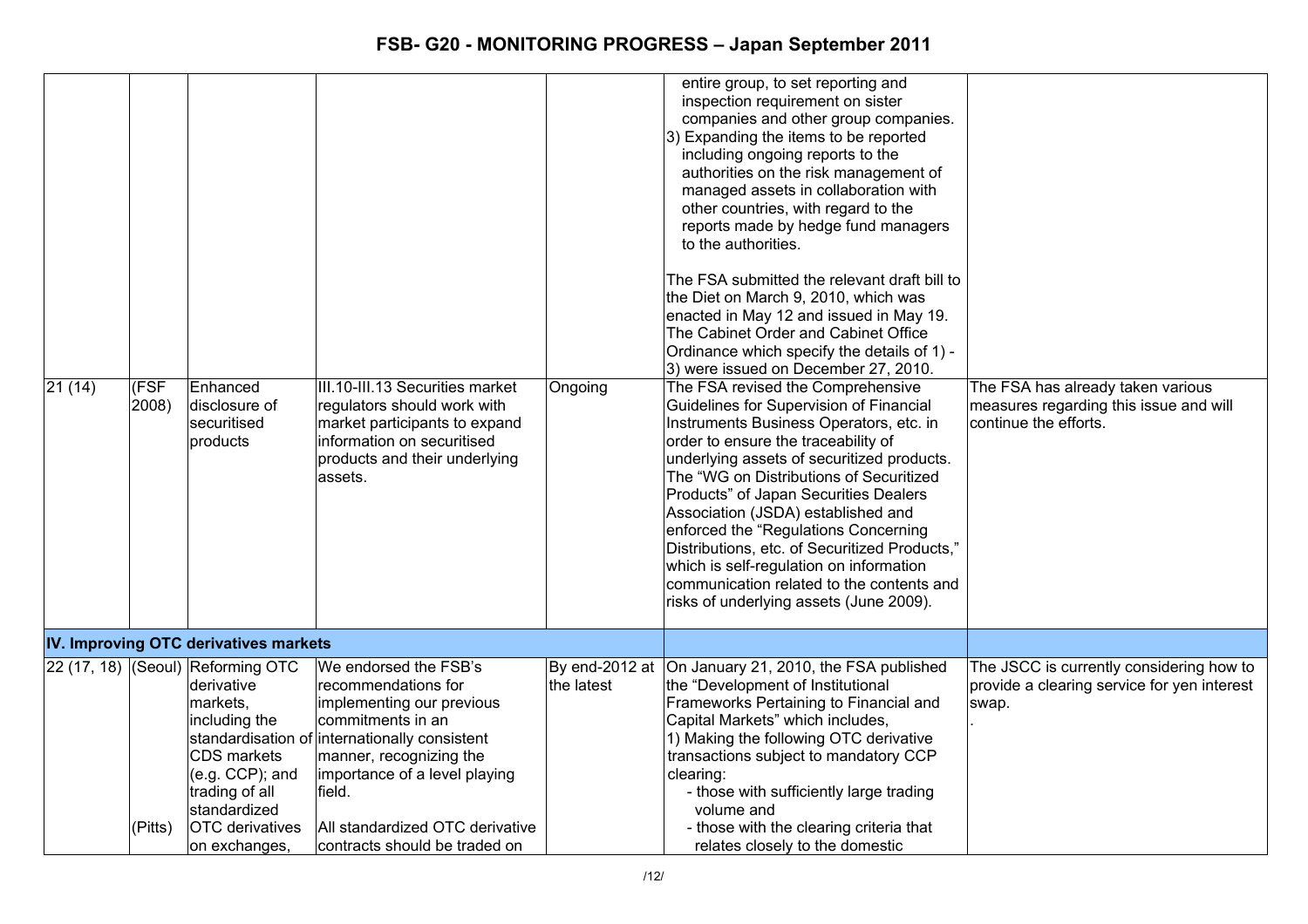|         | (Lon) | clearing and<br>trade repository<br>reporting.                                           | exchanges or electronic trading<br>platforms, where appropriate,<br>and cleared through central<br>counterparties by end-2012 at<br>the latest. OTC derivative<br>contracts should be reported to<br>trade repositories. Non-centrally<br>cleared contracts should be<br>subject to higher capital<br>requirements. (18)<br>We will promote the<br>standardization and resilience of<br>credit derivatives markets, in<br>particular through the<br>establishment of central clearing<br>counterparties subject to<br>effective regulation and<br>supervision. We call on the<br>industry to develop an action<br>plan on standardisation by<br>autumn 2009.(17) |         | corporate bankruptcy law,<br>2) From the perspective of ensuring the<br>overall transparency of markets and<br>enabling authorities to gain an adequate<br>understanding of the actual conditions of<br>OTC derivative transactions, making it<br>possible:<br>- for information on OTC derivative<br>transactions to be submitted to the<br>authority from trade repositories and<br>from CCPs, and<br>- for the authority to require that<br>financial institutions submit information<br>directly to it.<br>The FSA submitted the relevant draft bill to<br>the Diet on March 9, 2010 which was<br>established in May 12 and promulgated in<br>May 19.<br>In July 2011, Japan Securities Clearing<br>Corporation (JSCC) started providing a<br>CDS clearing service. |                                                                                                                                                                                                                                                                                                                                                                                                                                                                                                                  |
|---------|-------|------------------------------------------------------------------------------------------|------------------------------------------------------------------------------------------------------------------------------------------------------------------------------------------------------------------------------------------------------------------------------------------------------------------------------------------------------------------------------------------------------------------------------------------------------------------------------------------------------------------------------------------------------------------------------------------------------------------------------------------------------------------|---------|-------------------------------------------------------------------------------------------------------------------------------------------------------------------------------------------------------------------------------------------------------------------------------------------------------------------------------------------------------------------------------------------------------------------------------------------------------------------------------------------------------------------------------------------------------------------------------------------------------------------------------------------------------------------------------------------------------------------------------------------------------------------------|------------------------------------------------------------------------------------------------------------------------------------------------------------------------------------------------------------------------------------------------------------------------------------------------------------------------------------------------------------------------------------------------------------------------------------------------------------------------------------------------------------------|
|         |       |                                                                                          | V. Developing macro-prudential frameworks and tools                                                                                                                                                                                                                                                                                                                                                                                                                                                                                                                                                                                                              |         |                                                                                                                                                                                                                                                                                                                                                                                                                                                                                                                                                                                                                                                                                                                                                                         |                                                                                                                                                                                                                                                                                                                                                                                                                                                                                                                  |
| 23(25)  | (Lon) | Amendment of<br>regulatory<br>systems to take<br>account of<br>macro-prudential<br>risks | Amend our regulatory systems<br>to ensure authorities are able to<br>identify and take account of<br>macro-prudential risks across<br>the financial system including in<br>the case of regulated banks,<br>shadow banks and private pools<br>of capital to limit the build up of<br>systemic risk.                                                                                                                                                                                                                                                                                                                                                               | Ongoing | The FSA hosted supervisory colleges for<br>important financial institutions to enable<br>authorities to collect relevant information.<br>The FSA is designated to stabilize the<br>financial system and it does not only<br>supervise each financial institution but also<br>takes various measures such as<br>strengthening its supervisory systems<br>aimed at identifying risks of the overall<br>financial system.                                                                                                                                                                                                                                                                                                                                                  | The FSA will continue to identify risks of<br>the overall financial system promptly and<br>properly through such measures as<br>strengthening its supervisory systems and<br>deepening cooperation with the BOJ and<br>foreign authorities, considering the lessons<br>from the current global financial crisis and<br>development in other countries.<br>The BOJ strives to identify risks of the<br>overall financial system promptly and<br>properly through on-site examinations and<br>off-site monitoring. |
| 24 (26) | (Lon) | Powers for<br>gathering<br>relevant<br>information by<br>national<br>regulators          | Ensure that national regulators<br>possess the powers for<br>gathering relevant information<br>on all material financial<br>institutions, markets and<br>instruments in order to assess<br>the potential for failure or severe<br>stress to contribute to systemic                                                                                                                                                                                                                                                                                                                                                                                               | Ongoing | FSA/BOJ/SESC are gathering relevant<br>information regarding the risk management<br>of financial institutions in a timely manner<br>through their on-site inspection/<br>examination and off-site monitoring.<br>The FSA hosted, in cooperation with the<br>BOJ, supervisory colleges<br>On January 21, 2010, the FSA published                                                                                                                                                                                                                                                                                                                                                                                                                                         | The FSA, in corporation with the BOJ, will<br>continue to host supervisory college.                                                                                                                                                                                                                                                                                                                                                                                                                              |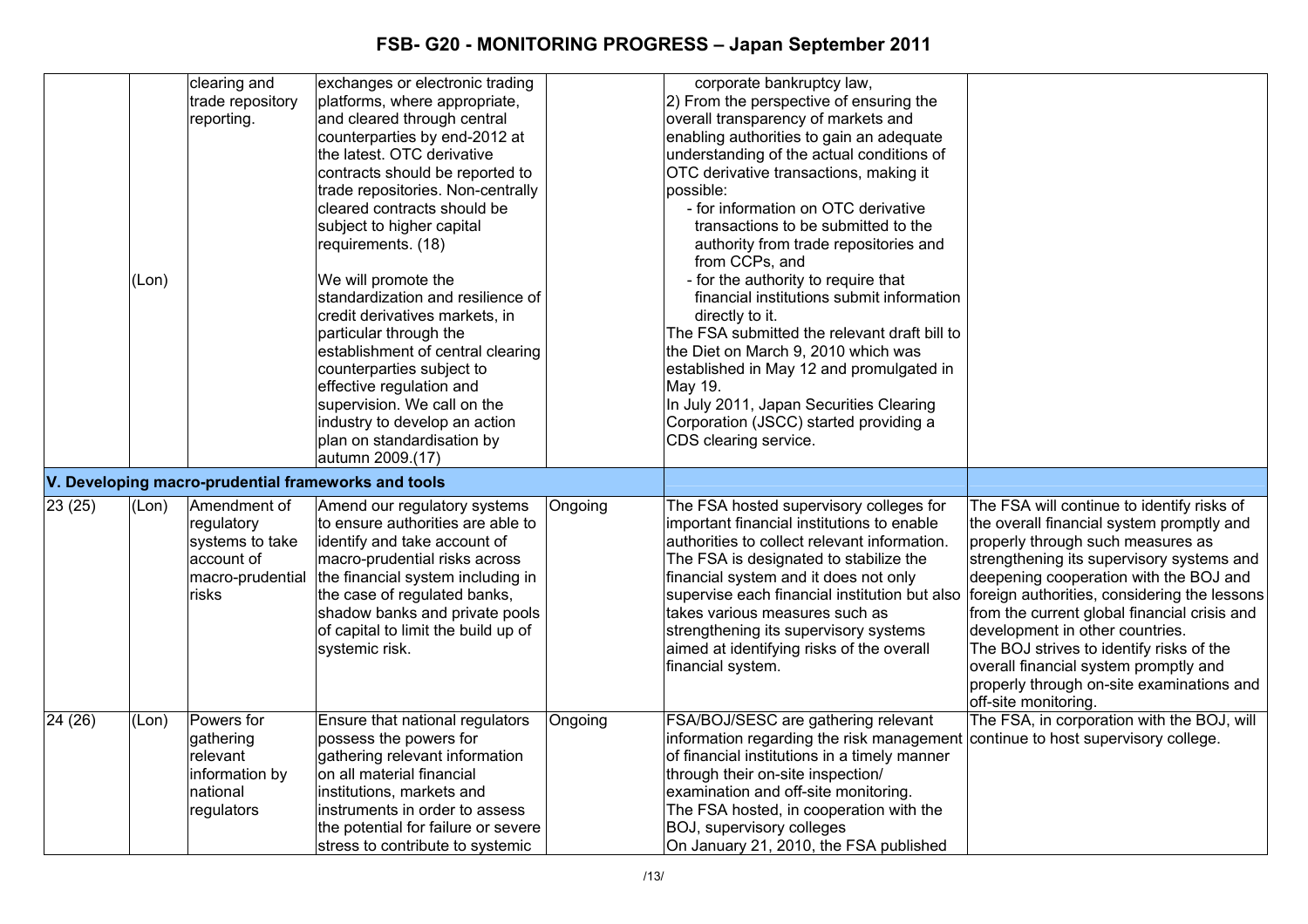| risk. This will be done in close | the "Development of Institutional            |  |
|----------------------------------|----------------------------------------------|--|
| coordination at international    | Frameworks Pertaining to Financial and       |  |
| level in order to achieve as     | Capital Markets" which includes,             |  |
| much consistency as possible     | 2) making it possible                        |  |
| across jurisdictions.            | - for information on OTC derivative          |  |
|                                  | transactions to be submitted to the          |  |
|                                  | authority from trade repositories and        |  |
|                                  | from CCPs, and                               |  |
|                                  | - for the authority to require that          |  |
|                                  | financial institutions submit information    |  |
|                                  | directly to it.                              |  |
|                                  | 2) Introducing regulation and supervision    |  |
|                                  | on a consolidated basis for securities       |  |
|                                  | companies such as those providing            |  |
|                                  | large-scale and complex services as an       |  |
|                                  | entire group, to set reporting and           |  |
|                                  | inspection requirement on sister             |  |
|                                  | companies and other group companies.         |  |
|                                  | 3) Expanding the items to be reported        |  |
|                                  | including ongoing reports to the             |  |
|                                  | authorities on the risk management of        |  |
|                                  | managed assets in collaboration with         |  |
|                                  | other countries, with regard to the          |  |
|                                  | reports made by hedge fund managers          |  |
|                                  | to the authorities.                          |  |
|                                  | The FSA submitted the relevant draft bill to |  |
|                                  | the Diet on March 9, 2010, which was         |  |
|                                  | established in May 12 and promulgated in     |  |
|                                  | May 19. The Cabinet Order and Cabinet        |  |
|                                  | Office Ordinance which specify the details   |  |
|                                  | of 1) - 3) were promulgated on December      |  |
|                                  | 27, 2010. The bill, Cabinet Order and        |  |
|                                  | Cabinet Office Ordinance relating to 2) and  |  |
|                                  | 3) were enforced on April 1 2011. The        |  |
|                                  | regulation relating to 1) is scheduled to be |  |
|                                  | enforced within two and half years after     |  |
|                                  | promulgating the relevant bill.              |  |
|                                  | Based on the above bill amendment, which     |  |
|                                  | introduced regulation and supervision on a   |  |
|                                  | consolidated basis, the supervisory          |  |
|                                  | viewpoints on Integrated Control             |  |
|                                  | Environment for Risk Management over         |  |
|                                  | the whole group; etc, were clarified in the  |  |
|                                  | supervisory guideline on April 2011.         |  |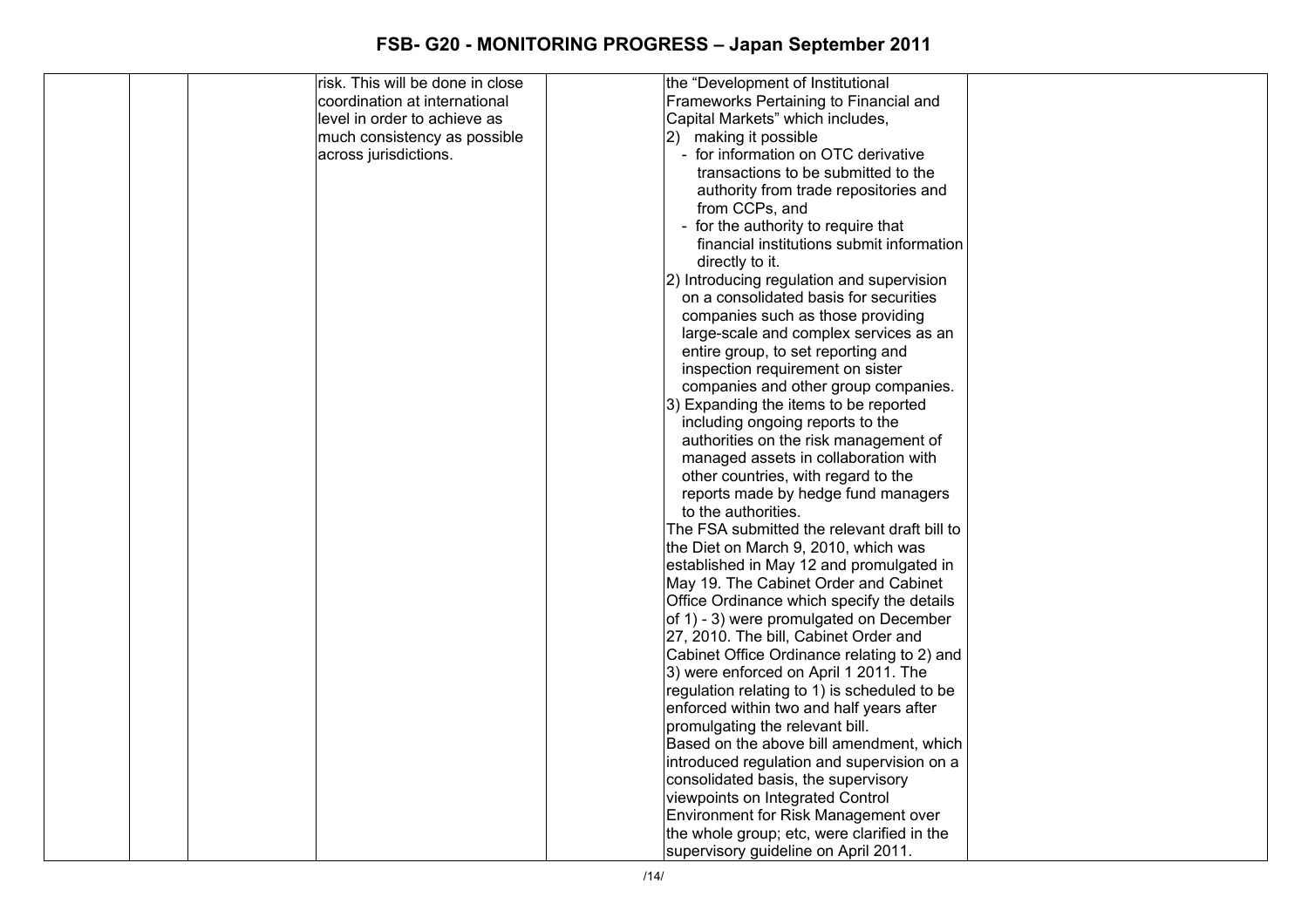| 25(28)  | (FSF<br>2009) | Use of macro-<br>prudential tools                                             | 3.1 Authorities should use<br>quantitative indicators and/or<br>constraints on leverage and<br>margins as macro-prudential<br>tools for supervisory purposes.<br>Authorities should use<br>quantitative indicators of<br>leverage as guides for policy,<br>both at the institution-specific<br>and at the macro-prudential<br>(system-wide) level Authorities<br>should review enforcing<br>minimum initial margins and<br>haircuts for OTC derivatives and<br>securities financing transactions. | End-2009 and<br>ongoing | The FSA and BOJ have been contributing<br>to the discussion on the leverage ratio for<br>banks at the BCBS.<br>CGFS WG has conducted the national<br>surveys regarding the practices of margin<br>requirements and haircuts in securities<br>financing transactions and OTC<br>derivatives. The CGFS WG published a<br>report which includes recommendations on<br>possible policy options to mitigate<br>procyclicality based on the national survey<br>results on March 2010. | Please refer to the reply in 3.<br>The FSA and BOJ will continue to monitor<br>quantitative indicators on leverage.<br>The FSA and BOJ will continue to take<br>part in the discussion on the regulatory<br>framework and details at the BCBS, etc.<br>actively.                                                                                                                                                                                                                                                                                                          |
|---------|---------------|-------------------------------------------------------------------------------|---------------------------------------------------------------------------------------------------------------------------------------------------------------------------------------------------------------------------------------------------------------------------------------------------------------------------------------------------------------------------------------------------------------------------------------------------------------------------------------------------|-------------------------|---------------------------------------------------------------------------------------------------------------------------------------------------------------------------------------------------------------------------------------------------------------------------------------------------------------------------------------------------------------------------------------------------------------------------------------------------------------------------------|---------------------------------------------------------------------------------------------------------------------------------------------------------------------------------------------------------------------------------------------------------------------------------------------------------------------------------------------------------------------------------------------------------------------------------------------------------------------------------------------------------------------------------------------------------------------------|
| 26 (29) | (WAP)         | Monitoring of<br>asset price<br>changes                                       | Authorities should monitor<br>substantial changes in asset<br>prices and their implications for<br>the macro economy and the<br>financial system.                                                                                                                                                                                                                                                                                                                                                 | Ongoing                 | The FSA is designated to stabilize the<br>financial system and it does not only<br>supervise each financial institution but also<br>takes various measures such as<br>strengthening supervisory systems of the<br>FSA, aimed at identifying risks of the<br>overall financial system.<br>The BOJ reviews the development of<br>indicators such as asset prices and credit<br>aggregates in the semi-annual Financial<br>System Report.                                          | The FSA and BOJ will continue to monitor<br>the development of indicators such as<br>asset prices and credit aggregates and<br>their impacts on the macro economy and<br>the financial system.<br>The FSA is trying to identify risks in the<br>overall financial system promptly and<br>properly through such measures as<br>strengthening the supervisory systems of<br>the FSA and deepening cooperation with<br>the BOJ and foreign authorities,<br>considering the lessons learnt from the<br>current global financial crisis and<br>development in other countries. |
| 27 (32) | (FSF<br>2008) | Improved<br>cooperation<br><b>between</b><br>supervisors and<br>central banks | V.8 Supervisors and central<br>banks should improve<br>cooperation and the exchange<br>of information including in the<br>assessment of financial stability<br>risks. The exchange of<br>information should be rapid<br>during periods of market strain.                                                                                                                                                                                                                                          | Ongoing                 | In Japan, the FSA is responsible for the<br>integrated financial administration and BOJ<br>is responsible for the central bank<br>operation. The FSA and BOJ with close<br>coordination take several measures to<br>capture risks in the financial system and to<br>support the real economy through<br>maintaining the financial intermediation<br>function.                                                                                                                   | The FSA and BOJ will continue to<br>strengthen their coordination to capture<br>risks in the financial system promptly and<br>accurately.                                                                                                                                                                                                                                                                                                                                                                                                                                 |
|         |               | <b>VI. Strengthening accounting standards</b>                                 |                                                                                                                                                                                                                                                                                                                                                                                                                                                                                                   |                         |                                                                                                                                                                                                                                                                                                                                                                                                                                                                                 |                                                                                                                                                                                                                                                                                                                                                                                                                                                                                                                                                                           |
| 28(11)  |               | (WAP) Consistent<br>application of<br>high-quality<br>accounting              | Regulators, supervisors, and<br>accounting standard setters, as<br>appropriate, should work with<br>each other and the private                                                                                                                                                                                                                                                                                                                                                                    | Ongoing                 | The FSA encouraged Japanese<br>stakeholders to actively participate and<br>express their opinions in the international<br>accounting standards setting process.                                                                                                                                                                                                                                                                                                                 | Discussion about application of IFRS is<br>underway by the Business Accounting<br>Council.                                                                                                                                                                                                                                                                                                                                                                                                                                                                                |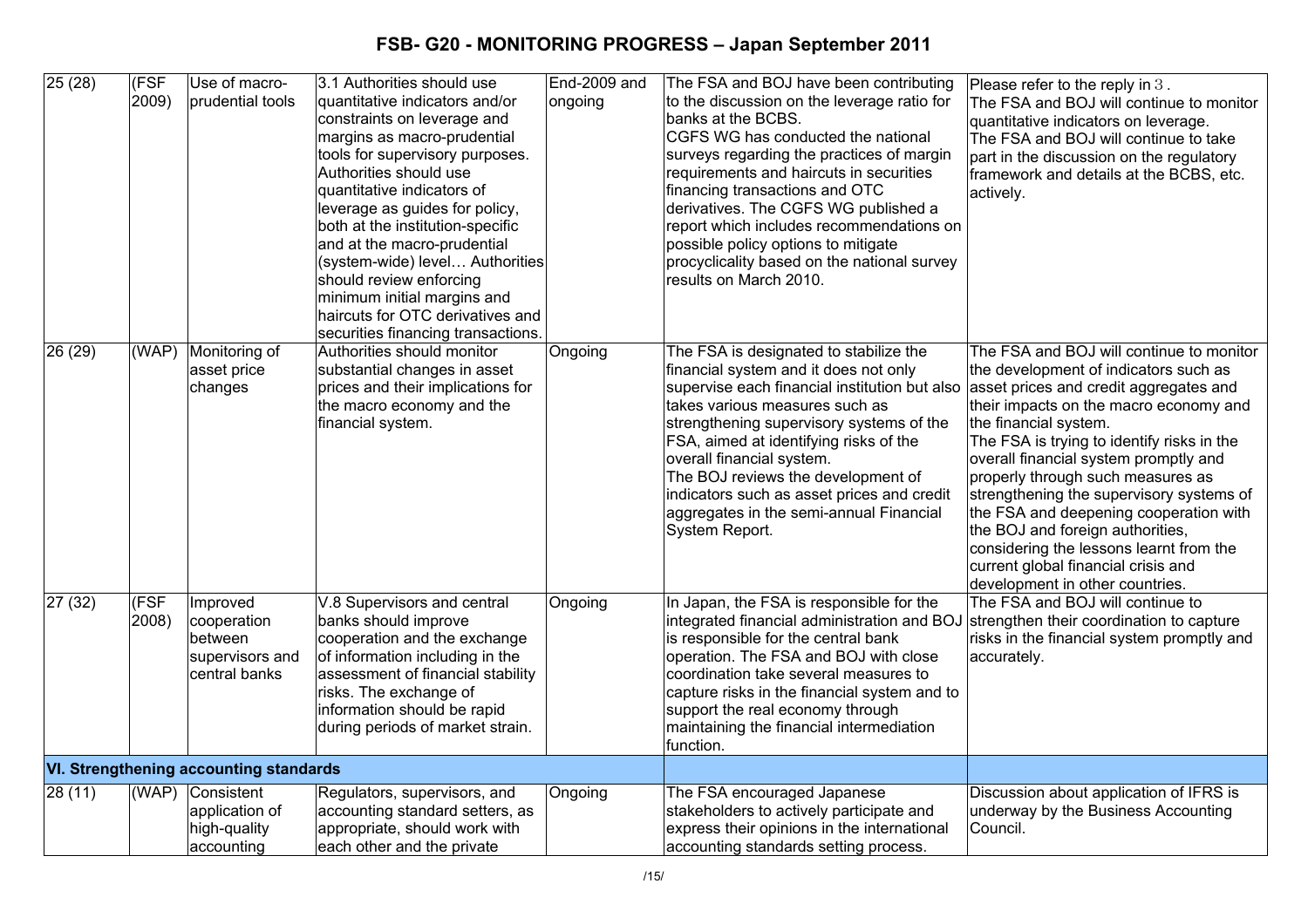| standards | sector on an ongoing basis to   | Through the Monitoring Board, the FSA                                 |
|-----------|---------------------------------|-----------------------------------------------------------------------|
|           | ensure consistent application   | reviews the IFRSF's oversight of the                                  |
|           | and enforcement of high-quality | IASB's due process in standard setting.                               |
|           | accounting standards.           | On June 30, 2009, the Business                                        |
|           |                                 | Accounting Council published its "Opinion                             |
|           |                                 | on the Application of International Financial                         |
|           |                                 | Reporting Standards (IFRS) in Japan                                   |
|           |                                 | (Interim Report)", which includes the                                 |
|           |                                 | following:                                                            |
|           |                                 | - It was allowed for the listed companies                             |
|           |                                 | which engage in international activities                              |
|           |                                 | to apply the IFRS as a voluntary basis                                |
|           |                                 | since March 2010.                                                     |
|           |                                 | -The judgment regarding the mandatory                                 |
|           |                                 | use of IFRS will be made around in                                    |
|           |                                 | 2012.                                                                 |
|           |                                 | On December 11, 2009, the FSA revised                                 |
|           |                                 | relevant government orders so that listed                             |
|           |                                 | companies operating globally can adopt                                |
|           |                                 | IFRS voluntarily for their consolidated                               |
|           |                                 | financial statements for the fiscal year                              |
|           |                                 | ending on or after March 31, 2010.                                    |
|           |                                 | On December 18, 2009, the FSA published                               |
|           |                                 | the examples of consolidated financial                                |
|           |                                 | statements prepared in accordance with                                |
|           |                                 | the IFRS as references for relative parties.                          |
|           |                                 | On March 10, 2010, the FSA amended the                                |
|           |                                 | Public Notices to recognize all IFRS (IAS)                            |
|           |                                 | and IFRIC guidelines released from July 1                             |
|           |                                 | to December 31 in 2009 (including                                     |
|           |                                 | IFRS9)as the Designated IFRSs (IFRS                                   |
|           |                                 | (IAS) and IFRIC guidelines which are                                  |
|           |                                 | designated as effective in Japan by the                               |
|           |                                 | Commissioner of the FSA).<br>On June 21 2011, the Minister of the FSA |
|           |                                 |                                                                       |
|           |                                 | announced "The view on application of the<br>IFRS."                   |
|           |                                 | - The FSA does not suppose application of                             |
|           |                                 | mandatory use of the IFRS at least at the                             |
|           |                                 | timing of March 2015.                                                 |
|           |                                 | - Even in case of applying mandatory use,                             |
|           |                                 | sufficient preparation period, say 5-7 years,                         |
|           |                                 | is needed after the final decision.                                   |
|           |                                 | - Although the US standard was                                        |
|           |                                 |                                                                       |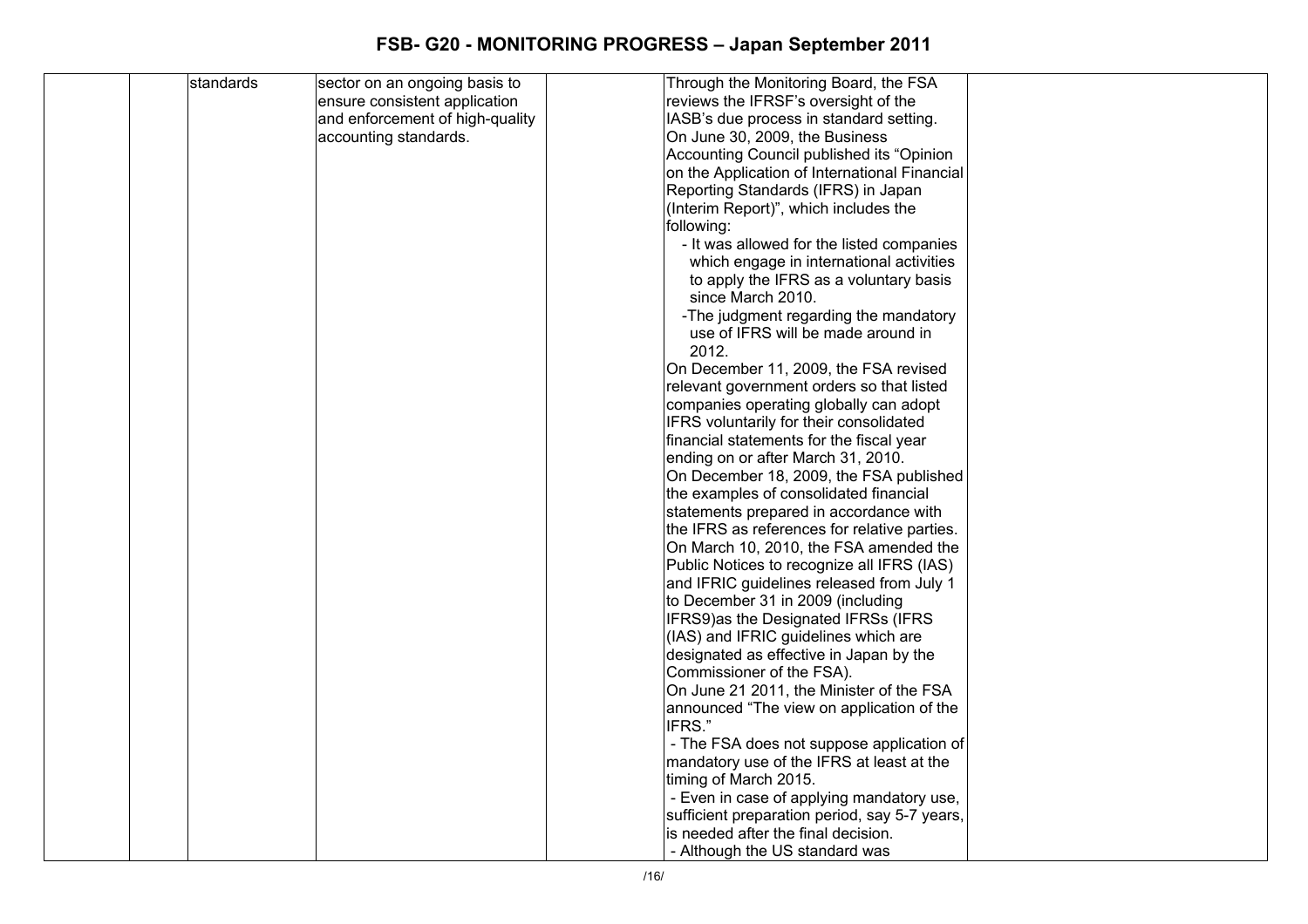| 29 (New) |               | (Seoul) Convergence of<br>accounting                                                                          | We re-emphasized the<br>importance we place on                                                                                                                                                                                                                                                                                                                                                                                                                                                                                                                                | End-2011 | scheduled to be prevented as of March<br>2016, the FSA abandons this expiration<br>and allows entities to continue to use this<br>US standard.<br>As for convergence of international<br>accounting standards, according to "Tokyo"                                                                                                                                                                                                                                                                |                                                                                                                                                                                                                                                                                                                                |
|----------|---------------|---------------------------------------------------------------------------------------------------------------|-------------------------------------------------------------------------------------------------------------------------------------------------------------------------------------------------------------------------------------------------------------------------------------------------------------------------------------------------------------------------------------------------------------------------------------------------------------------------------------------------------------------------------------------------------------------------------|----------|----------------------------------------------------------------------------------------------------------------------------------------------------------------------------------------------------------------------------------------------------------------------------------------------------------------------------------------------------------------------------------------------------------------------------------------------------------------------------------------------------|--------------------------------------------------------------------------------------------------------------------------------------------------------------------------------------------------------------------------------------------------------------------------------------------------------------------------------|
|          |               | standards                                                                                                     | achieving a single set of<br>improved high quality global<br>accounting standards and called<br>on the International Accounting<br>Standards Board and the<br><b>Financial Accounting Standards</b><br>Board to complete their<br>convergence project.                                                                                                                                                                                                                                                                                                                        |          | agreement" between the ASBJ (Accounting<br>Standards Board of Japan) and the IASB, it<br>was agreed that both institutions would<br>point out significant gaps between them in<br>2008. This agreement was achieved as<br>scheduled. Moreover, both institutions set<br>a target to achieve convergence on most of<br>significant gaps by the end of June 2011.<br>This target has been broadly achieved in<br>June 2011.                                                                          |                                                                                                                                                                                                                                                                                                                                |
| 30(12)   | (FSF<br>2009) | The use of<br>valuation<br>reserves or<br>adjustments by<br>accounting<br>standard setters<br>and supervisors | 3.4 Accounting standard setters<br>and prudential supervisors<br>should examine the use of<br>valuation reserves or<br>adjustments for fair valued<br>financial instruments when data<br>or modelling needed to support<br>their valuation is weak.                                                                                                                                                                                                                                                                                                                           | End-2009 | The FSA encouraged Japanese<br>stakeholders to actively participate and<br>express their opinions in the international<br>accounting standards setting process.                                                                                                                                                                                                                                                                                                                                    | Considering the progress made in<br>discussion conducted by the IASB, the<br>ASBJ is examining the possibility of<br>improvement in accounting standards with<br>Japanese stakeholders.                                                                                                                                        |
| 31(13)   | (FSF<br>2009) | Dampening of<br>dynamics<br>associated with<br>FVA.                                                           | 3.5 Accounting standard setters<br>and prudential supervisors<br>should examine possible<br>changes to relevant standards to<br>dampen adverse dynamics<br>potentially associated with fair<br>value accounting. Possible ways<br>to reduce this potential impact<br>include the following: (i)<br>Enhancing the accounting model<br>so that the use of fair value<br>accounting is carefully examined<br>for financial instruments of credit<br>intermediaries; (ii) Transfers<br>between financial asset<br>categories; (iii) Simplifying<br>hedge accounting requirements. | End-2009 | The FSA encouraged Japanese<br>stakeholders to actively participate and<br>express their opinions in the international<br>accounting standards setting process.<br>The IASB finalized the IFRS 9 (clarification intended to be published by the end of<br>and measurement) in November 2009, and 2012.<br>finalized the IFRS 13 (measurement of<br>FVA) on May 12 2011. Japan designates<br>the IFRS 9 as the international standard for<br>entities which apply the IFRS as a<br>voluntary basis. | The IASB published a draft on the hedge<br>accounting on December 9 2010, and this<br>accounting is intended to be finalized in<br>2011. The draft on macro hedge is<br>The ASBJ is considering whether to make<br>revisions in parallel with decisions of the<br>IASB in coordination with domestic<br>relevant institutions. |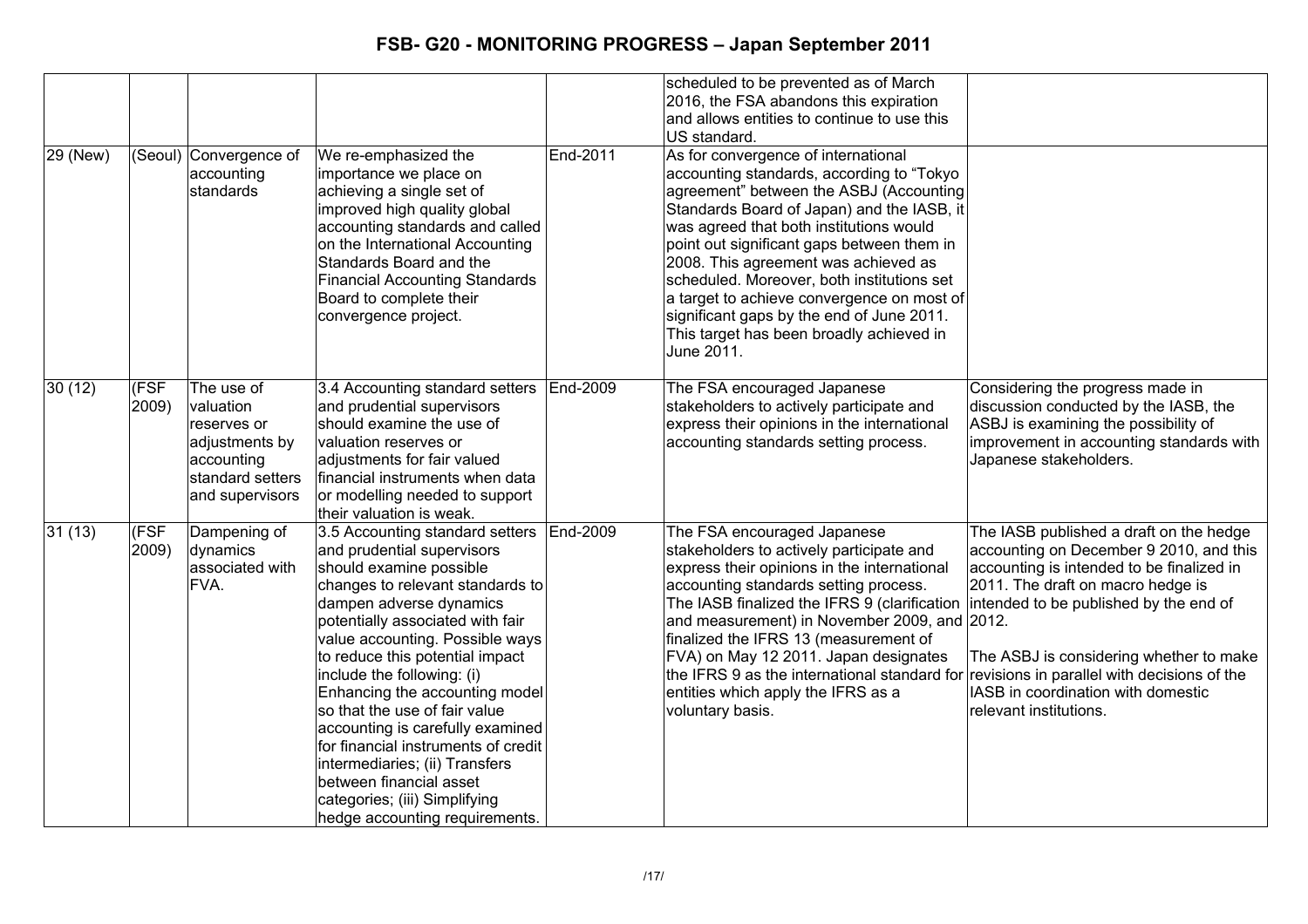| standards.        |         |                                                                                                                                                                                                                                                                        | VII. Strengthening adherence to international supervisory and regulatory                                                                                                                                                                                                                                                                                                                                                                                                                                              |          |                                                                                                                                                                                                                                                                                                                                                                                                                                                                                                                                                                                                                          |                                                                                                                                                                                                                                                                                                           |
|-------------------|---------|------------------------------------------------------------------------------------------------------------------------------------------------------------------------------------------------------------------------------------------------------------------------|-----------------------------------------------------------------------------------------------------------------------------------------------------------------------------------------------------------------------------------------------------------------------------------------------------------------------------------------------------------------------------------------------------------------------------------------------------------------------------------------------------------------------|----------|--------------------------------------------------------------------------------------------------------------------------------------------------------------------------------------------------------------------------------------------------------------------------------------------------------------------------------------------------------------------------------------------------------------------------------------------------------------------------------------------------------------------------------------------------------------------------------------------------------------------------|-----------------------------------------------------------------------------------------------------------------------------------------------------------------------------------------------------------------------------------------------------------------------------------------------------------|
| 32(21, 22,<br>23) | (Lon)   | Adherence to<br>international<br>prudential<br>regulatory and<br>supervisory<br>standards, as<br>well as agreeing<br>FSB periodic<br>peer reviews<br>(Note) Please try<br>to prioritise any<br>major initiatives<br>conducted<br>specifically in<br>your jurisdiction. | We are committed to<br>strengthened adherence to<br>international prudential<br>regulatory and supervisory<br>standards.<br>to undergo FSAP/FSB members commit to pursue<br>the maintenance of financial<br>stability, enhance the openness<br>and transparency of the financial<br>sector, implement international<br>financial standards, and agree to<br>undergo periodic peer reviews,<br>using among other evidence IMF<br>World Bank FSAP reports.(22)                                                          | Ongoing  | We have been implementing international<br>financial standards appropriately and<br>contributing to the international discussion<br>on various issues, including periodical peer<br>reviews, to secure financial stability at the<br>FSB and standard setters actively.                                                                                                                                                                                                                                                                                                                                                  | We will continue to take part in the<br>discussion at the FSB and standard<br>setters actively and implement<br>international financial standards.                                                                                                                                                        |
|                   | (WAP)   |                                                                                                                                                                                                                                                                        | All G20 members commit to<br>undertake a Financial Sector<br>Assessment Program (FSAP)<br>report and support the<br>transparent assessment of<br>countries' national regulatory<br>systems.(23)                                                                                                                                                                                                                                                                                                                       |          | The initial FSAP was already conducted in<br>2003. Since then, Japan has taken various<br>measures in financial sectors aligned with<br>actions recommended by the update of the<br>FSAP. In January 2011, Japan requested<br>the FSAP update to the IMF. Since then,<br>Japan has continued to discuss with the<br>IMF.                                                                                                                                                                                                                                                                                                 | Japan will continue to take part in the<br>international discussion on transparent<br>assessment of countries' national<br>regulatory systems actively.<br>It is expected that the IMF Board on the<br>FSAP update on Japan will be held and<br>outcomes will be made in public around in<br>summer 2012. |
|                   |         |                                                                                                                                                                                                                                                                        | Reforming compensation practices to support financial stability                                                                                                                                                                                                                                                                                                                                                                                                                                                       |          |                                                                                                                                                                                                                                                                                                                                                                                                                                                                                                                                                                                                                          |                                                                                                                                                                                                                                                                                                           |
| 33 (15)           | (Pitts) | <b>FSB/FSF</b><br>compensation<br>principles                                                                                                                                                                                                                           | Implementation of We fully endorse the<br>implementation standards of the<br>FSB aimed at aligning<br>compensation with long-term<br>value creation, not excessive<br>risk-taking. Supervisors should<br>have the responsibility to review<br>firms' compensation policies and<br>structures with institutional and<br>systemic risk in mind and, if<br>necessary to offset additional<br>risks, apply corrective measures,<br>such as higher capital<br>requirements, to those firms that<br>fail to implement sound | End-2010 | The FSA issued the revised Supervisory<br>Guidelines on March 4, 2010, clarifying<br>supervisory viewpoints, such as the roles<br>of remuneration committees or equivalent<br>bodies, the consistency of compensation<br>structures with risk management, and the<br>disclosure of the design and operations of<br>the compensation systems, based on the<br><b>FSF/FSB Compensation Principles and</b><br>Standards.<br>The FSA continues to monitor<br>compensation practices of firms. If<br>necessary, firms would be required to<br>submit a report to JFSA based on the<br>Supervisory Guidelines and the relevant | See the left side column.                                                                                                                                                                                                                                                                                 |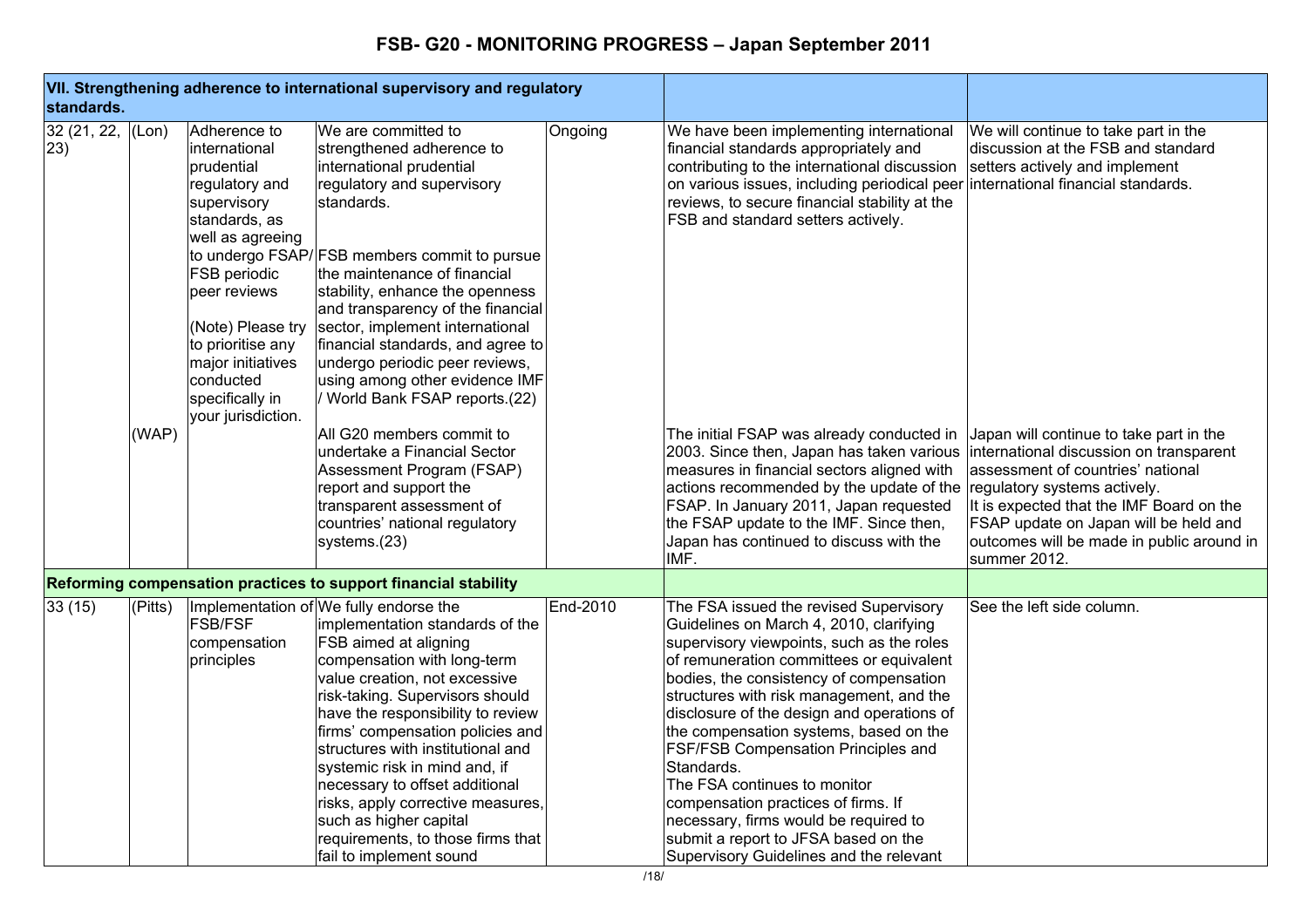| laws. Furthermore, if there are serious<br>compensation policies and                                                                                |  |
|-----------------------------------------------------------------------------------------------------------------------------------------------------|--|
| practices. Supervisors should<br>concerns or problems, the FSA would take                                                                           |  |
| have the ability to modify<br>further supervisory actions based on the                                                                              |  |
| compensation structures in the<br>laws.                                                                                                             |  |
| case of firms that fail or require<br>The Supervisory Guidelines clarify the                                                                        |  |
| mechanisms and detailed viewpoints in the<br>extraordinary public intervention.                                                                     |  |
| We call on firms to implement<br>supervisory process. The Supervisory                                                                               |  |
|                                                                                                                                                     |  |
| these sound compensation<br>Guidelines state that the FSA shall monitor                                                                             |  |
| practices immediately.<br>remuneration systems of firms and that, if                                                                                |  |
| the FSA detects serious deficiency in                                                                                                               |  |
| We encouraged all countries<br>implementation, a firm would be required to<br>(Tor)                                                                 |  |
| and financial institutions to fully<br>submit a report to the FSA based on the                                                                      |  |
| implement the FSB principles<br>laws. Furthermore, the Supervisory                                                                                  |  |
| and standards by year-end. We<br>Guidelines state that, if there are serious                                                                        |  |
| call on the FSB to undertake<br>violations or material concerns and                                                                                 |  |
| ongoing monitoring in this area<br>problems, the FSA shall take further                                                                             |  |
| and conduct a second thorough<br>supervisory and enforcement actions,                                                                               |  |
| peer review in the second<br>including corrective orders, based on the                                                                              |  |
| quarter of 2011.<br>laws.                                                                                                                           |  |
| In addition, there is a more stringent                                                                                                              |  |
|                                                                                                                                                     |  |
| regulatory framework for banks, which<br>(Seoul)<br>We reaffirmed the importance of                                                                 |  |
| fully implementing the FSB's<br>have received government support and yet                                                                            |  |
| standards for sound<br>repaid, based on the Deposit Insurance Act                                                                                   |  |
| and other relevant laws. This legal scheme<br>compensation.                                                                                         |  |
| includes regulatory frameworks governing                                                                                                            |  |
| remuneration arrangements. In the past,                                                                                                             |  |
| the FSA issued correction orders to these                                                                                                           |  |
| banks. These enforcement actions                                                                                                                    |  |
| included replacement of senior                                                                                                                      |  |
| management, reduction of regular                                                                                                                    |  |
| employees' bonuses, no payment of                                                                                                                   |  |
| executives' bonuses, and review of total                                                                                                            |  |
|                                                                                                                                                     |  |
| compensation system.                                                                                                                                |  |
| 34 (16)<br>(Pitts)<br>Supervisory<br>Supervisors should have the<br>Please refer to the reply in 33.<br>Please refer to the reply in 33.<br>Ongoing |  |
| review of firms'<br>responsibility to review firms'                                                                                                 |  |
| compensation policies and<br>compensation                                                                                                           |  |
| policies etc.<br>structures with institutional and                                                                                                  |  |
| systemic risk in mind and, if                                                                                                                       |  |
| necessary to offset additional                                                                                                                      |  |
| risks, apply corrective measures,                                                                                                                   |  |
| such as higher capital                                                                                                                              |  |
| requirements, to those firms that                                                                                                                   |  |
|                                                                                                                                                     |  |
| fail to implement sound                                                                                                                             |  |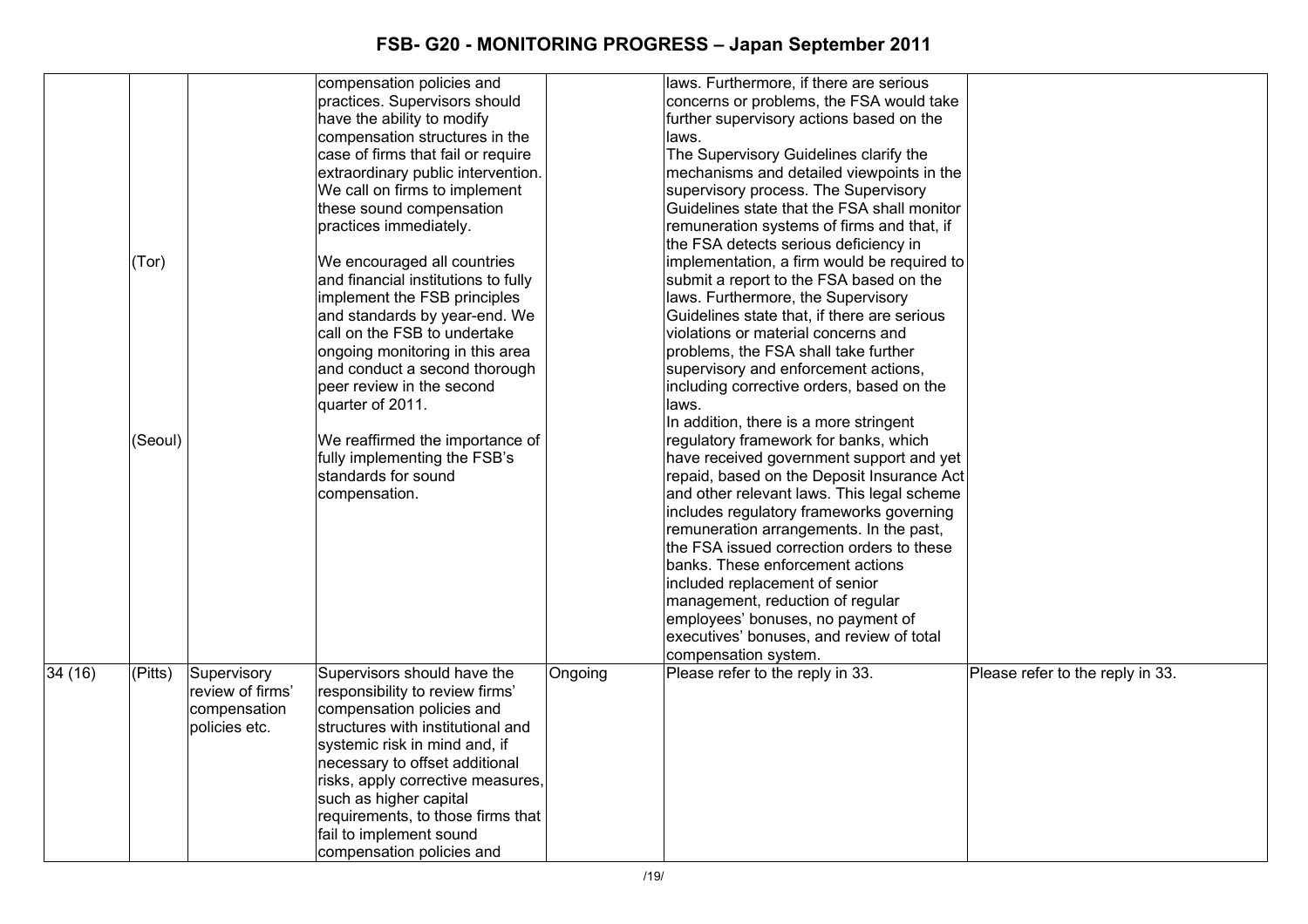|                               |       |                 | practices. Supervisors should      |          |                                               |                                           |
|-------------------------------|-------|-----------------|------------------------------------|----------|-----------------------------------------------|-------------------------------------------|
|                               |       |                 | have the ability to modify         |          |                                               |                                           |
|                               |       |                 | compensation structures in the     |          |                                               |                                           |
|                               |       |                 | case of firms that fail or require |          |                                               |                                           |
|                               |       |                 | extraordinary public intervention. |          |                                               |                                           |
| <b>VIII. Other issues</b>     |       |                 |                                    |          |                                               |                                           |
| <b>Credit rating agencies</b> |       |                 |                                    |          |                                               |                                           |
| 35(37)                        | (Lon) | Registration of | All CRAs whose ratings are         | End-2009 | The Act to revise the Financial Instruments   | The FSA and the SESC properly             |
|                               |       | CRAs etc.       | used for regulatory purposes       |          | and Exchange Act ("the Act"), which           | supervise and inspect CRAs in             |
|                               |       |                 | should be subject to a regulatory  |          | introduced a registration system for CRAs,    | accordance with the Guidelines for        |
|                               |       |                 | oversight regime that includes     |          | was established and promulgated in June       | Supervision and the Inspection Manual for |
|                               |       |                 | registration. The regulatory       |          | 2009.                                         | CRAs.                                     |
|                               |       |                 |                                    |          |                                               |                                           |
|                               |       |                 | oversight regime should be         |          | In December, 2009, the FSA formulated         |                                           |
|                               |       |                 | established by end 2009 and        |          | the Cabinet Order and Cabinet Office          |                                           |
|                               |       |                 | should be consistent with the      |          | Ordinances of the Act, which included the     |                                           |
|                               |       |                 | <b>IOSCO Code of Conduct</b>       |          | details of the regulations on CRAs. The       |                                           |
|                               |       |                 | Fundamentals.                      |          | registration system was enforced on April     |                                           |
|                               |       |                 |                                    |          | 1, 2010.                                      |                                           |
|                               |       |                 |                                    |          | On March 31, 2010, the FSA and the            |                                           |
|                               |       |                 |                                    |          | SESC established the Guidelines for           |                                           |
|                               |       |                 |                                    |          | Supervision and the Inspection Manual for     |                                           |
|                               |       |                 |                                    |          | CRAs. They became effective on April 1,       |                                           |
|                               |       |                 |                                    |          | 2010. They enabled appropriate inspection     |                                           |
|                               |       |                 |                                    |          |                                               |                                           |
|                               |       |                 |                                    |          | and supervision.                              |                                           |
|                               |       |                 |                                    |          | In our CRA regulatory regime, an              |                                           |
|                               |       |                 |                                    |          | additional obligation on financial            |                                           |
|                               |       |                 |                                    |          | instruments business operators (FIBOs:        |                                           |
|                               |       |                 |                                    |          | e.g., broker-dealers) in soliciting customers |                                           |
|                               |       |                 |                                    |          | using the ratings by unregistered entities    |                                           |
|                               |       |                 |                                    |          | became effective on October 1, 2010. In       |                                           |
|                               |       |                 |                                    |          | order to facilitate this new obligation for   |                                           |
|                               |       |                 |                                    |          | FIBOs, while ensuring investor protection,    |                                           |
|                               |       |                 |                                    |          | the FSA introduced the Designated CRA-        |                                           |
|                               |       |                 |                                    |          | group Supervisory System by revising the      |                                           |
|                               |       |                 |                                    |          | Cabinet Office Ordinances. (Part of the       |                                           |
|                               |       |                 |                                    |          | requirements regarding explanations on        |                                           |
|                               |       |                 |                                    |          |                                               |                                           |
|                               |       |                 |                                    |          | ratings by unregistered firms is changed.     |                                           |
|                               |       |                 |                                    |          | This became effective on January 1, 2011.)    |                                           |
|                               |       |                 |                                    |          | The FSA revised the Cabinet Office            |                                           |
|                               |       |                 |                                    |          | Ordinances of the Act, which included the     |                                           |
|                               |       |                 |                                    |          | reviews of the rule for disclosure regarding  |                                           |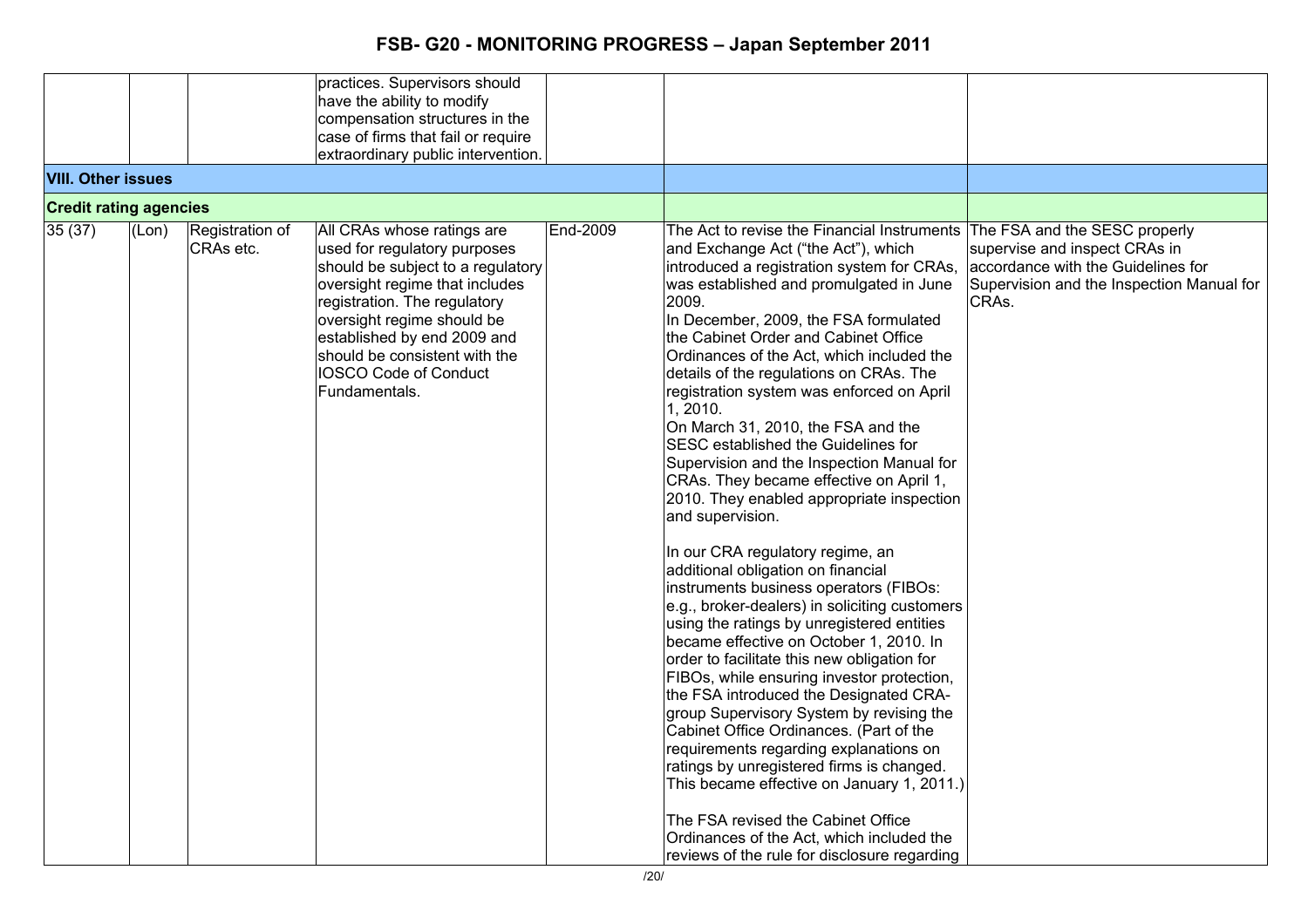|        |       |                 |                                             |          | the use of credit ratings. The revised                      |                                           |
|--------|-------|-----------------|---------------------------------------------|----------|-------------------------------------------------------------|-------------------------------------------|
|        |       |                 |                                             |          | regulation was applied on January 1, 2011.                  |                                           |
| 36(38) | (Lon) | CRA practices   | National authorities will enforce           | End-2009 | The Act, which introduced a registration                    | The FSA and the SESC properly             |
|        |       | and procedures  | compliance and require changes              |          | system for CRAs, was established and                        | supervise and inspect CRAs in             |
|        |       | etc.            | to a rating agency's practices              |          | promulgated in June 2009, with the aim of                   | accordance with the Guidelines for        |
|        |       |                 | and procedures for managing                 |          | ensuring independence and prevention of                     | Supervision and the Inspection Manual for |
|        |       |                 | conflicts of interest and assuring          |          | conflicts of interests of CRAs, quality and                 | CRAs.                                     |
|        |       |                 | the transparency and quality of             |          | fairness of the rating process, and                         |                                           |
|        |       |                 | the rating process.                         |          | transparency for market participants.                       | An effective oversight of cross-border    |
|        |       |                 |                                             |          | In December 2009, the FSA formulated the                    | CRAs is being facilitated through         |
|        |       |                 | <b>CRAs should differentiate</b>            |          | Cabinet order and Cabinet Office                            | continuing bilateral dialogues concerning |
|        |       |                 | ratings for structured products             |          | Ordinances of the Act, which included the                   | supervisory cooperation amongst           |
|        |       |                 | and provide full disclosure of              |          | details of the regulations on CRAs. The                     | regulators.                               |
|        |       |                 | their ratings track record and the          |          | finalized version of the Cabinet Order and                  |                                           |
|        |       |                 | information and assumptions                 |          | Cabinet Office Ordinance were published                     |                                           |
|        |       |                 | that underpin the ratings                   |          | in December 2009. The ordinances                            |                                           |
|        |       |                 | process.                                    |          | included provisions concerning                              |                                           |
|        |       |                 |                                             |          | differentiation of ratings for structured                   |                                           |
|        |       |                 | The oversight framework should              |          | products and disclosures of rating history                  |                                           |
|        |       |                 | be consistent across                        |          | and material information used in the rating                 |                                           |
|        |       |                 | jurisdictions with appropriate              |          | process. In addition, under the ordinances,                 |                                           |
|        |       |                 | sharing of information between              |          | an exemption scheme was put in place                        |                                           |
|        |       |                 | national authorities, including             |          | where the FSA may approve exemptions                        |                                           |
|        |       |                 | through IOSCO.                              |          | for certain operation control requirements                  |                                           |
|        |       |                 |                                             |          | for foreign registered CRAs, which may                      |                                           |
|        |       |                 |                                             |          | bring about certain overlaps or                             |                                           |
|        |       |                 |                                             |          | inconsistencies with regulations in such                    |                                           |
|        |       |                 |                                             |          | foreign jurisdiction. The new registration                  |                                           |
|        |       |                 |                                             |          | system was enforced on April 1, 2010.                       |                                           |
|        |       |                 |                                             |          | On March 31, 2010, the FSA and the                          |                                           |
|        |       |                 |                                             |          | SESC established the Guidelines for                         |                                           |
|        |       |                 |                                             |          | Supervision and the Inspection Manual for                   |                                           |
|        |       |                 |                                             |          | CRAs. They became effective on April 1,                     |                                           |
|        |       |                 |                                             |          | 2010. They enabled appropriate inspection                   |                                           |
|        |       |                 |                                             |          | and supervision.                                            |                                           |
|        |       |                 |                                             |          |                                                             |                                           |
| 37(39) | (FSB) | Globally        | Regulators should work together As early as |          | To secure international consistency in                      | The FSA continues to contribute to        |
|        | 2009) | compatible      | towards appropriate, globally               |          | possible in 2010 regulations, the FSA has been contributing | discussions at IOSCO and engage in        |
|        |       | solutions to    | compatible solutions (to                    |          | to discussions at IOSCO and bilateral                       | bilateral dialogues.                      |
|        |       | conflicting     | conflicting compliance                      |          | dialogues.                                                  |                                           |
|        |       | compliance      | obligations for CRAs) as early as           |          | The Act to amend the Financial                              |                                           |
|        |       | obligations for | possible in 2010.                           |          | Instruments and Exchange Act ("the Act"),                   |                                           |
|        |       | <b>CRAs</b>     |                                             |          | which introduced a registration system for                  |                                           |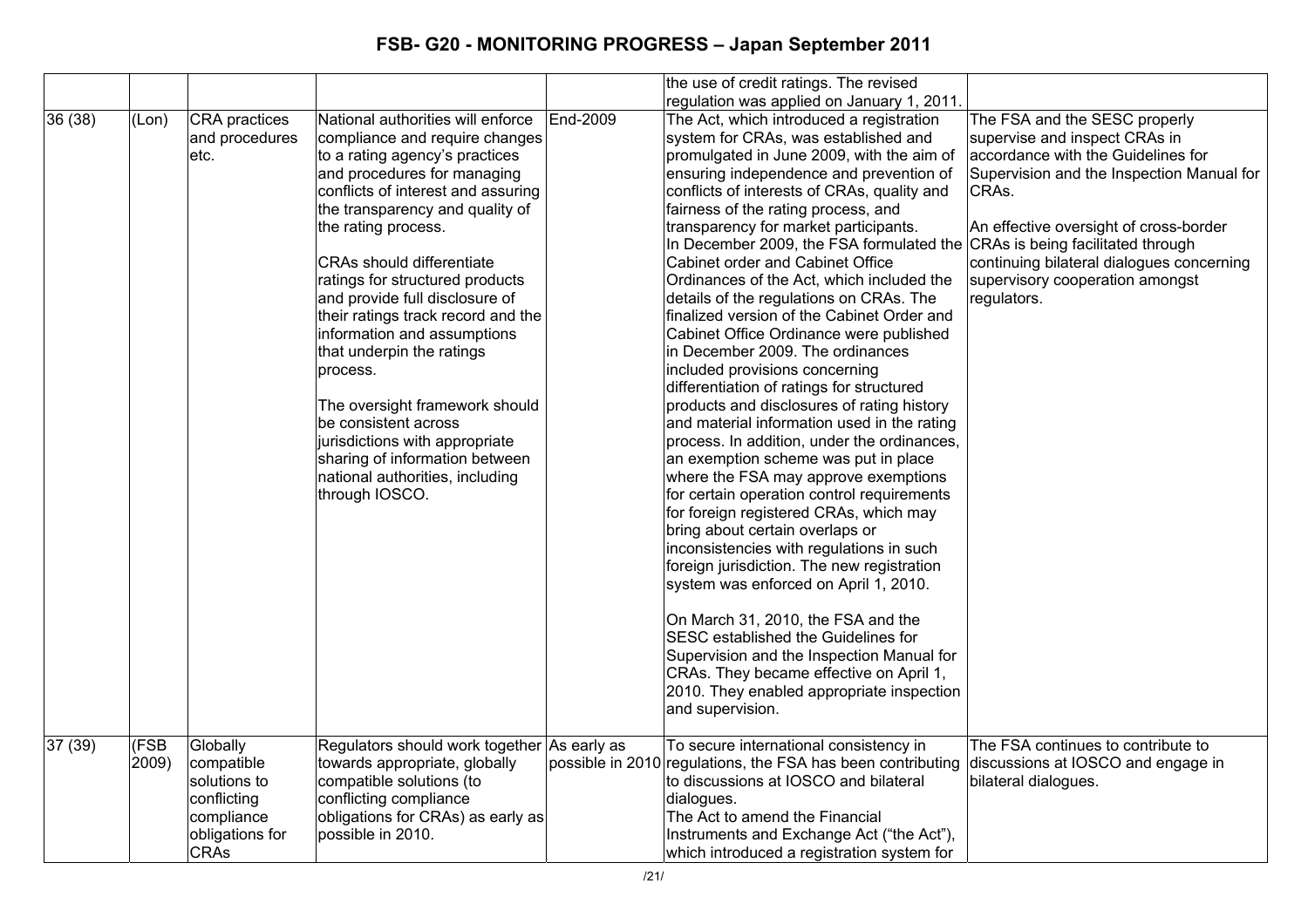|        |               |                                                |                                                                                                                                                                                                                                                                                                                                                                                                                                                                                                                                                                                                                                                          |         | CRAs, was established and promulgated in<br>June 2009. In December 2009, the FSA<br>published the Cabinet Order and Cabinet<br>Office Ordinances of the Act, which<br>included the details of the regulations on<br>CRAs. Under the ordinances, an<br>exemption scheme was put in place where<br>the FSA may approve exemptions for<br>certain operation control requirements for<br>foreign registered CRAs which may bring<br>about certain overlaps or inconsistencies<br>with regulations in such foreign jurisdiction.<br>The new registration system was enforced<br>on April 1, 2010.                                                                                                                                                                                                                                                                                                                                                                                                                                                                                                                                                                                                                                                                |                                                                                                                                                                              |
|--------|---------------|------------------------------------------------|----------------------------------------------------------------------------------------------------------------------------------------------------------------------------------------------------------------------------------------------------------------------------------------------------------------------------------------------------------------------------------------------------------------------------------------------------------------------------------------------------------------------------------------------------------------------------------------------------------------------------------------------------------|---------|-------------------------------------------------------------------------------------------------------------------------------------------------------------------------------------------------------------------------------------------------------------------------------------------------------------------------------------------------------------------------------------------------------------------------------------------------------------------------------------------------------------------------------------------------------------------------------------------------------------------------------------------------------------------------------------------------------------------------------------------------------------------------------------------------------------------------------------------------------------------------------------------------------------------------------------------------------------------------------------------------------------------------------------------------------------------------------------------------------------------------------------------------------------------------------------------------------------------------------------------------------------|------------------------------------------------------------------------------------------------------------------------------------------------------------------------------|
| 38(40) | (FSF<br>2008) | (Seoul) Reducing the<br>reliance on<br>ratings | We also endorsed the FSB's<br>principles on reducing reliance<br>on external credit ratings.<br>Standard setters, market<br>participants, supervisors and<br>central banks should not rely<br>mechanistically on external<br>credit ratings.<br>IV. 8 Authorities should check<br>that the roles that they have<br>assigned to ratings in<br>regulations and supervisory<br>rules are consistent with the<br>objectives of having investors<br>make independent judgment of<br>risks and perform their own due<br>diligence, and that they do not<br>induce uncritical reliance on<br>credit ratings as a substitute for<br>that independent evaluation. | Ongoing | The FSA clarified that some points,<br>including the following point, would be<br>under supervisory reviews in the<br>Guidelines for Supervision in order for<br>financial institutions to strengthen the<br>management of market and credit risk<br>related to investment in marketable credit<br>products and securitization(August 2008)<br>- Whether the financial institution has in<br>place systems that enable it to avoid<br>excessive dependence on external<br>ratings for its investment management<br>of securitized products, for instance,<br>through using external ratings with an<br>understanding of the mechanism and<br>meaning of ratings by CRAs.<br>The FSA chaired the work stream on<br>Ratings and Securitisation in the BCBS.<br>Following the application of Basel $\,$ II, as a<br>strict rule unique to Japan, the FSA<br>required that rating agencies disclose<br>detailed information, including the<br>subordinate ratio, for free in principle when<br>financial institutions use external ratings<br>related to securitized products in Basel II<br>(the end of March 2007).<br>Taking into account the views that the use<br>of credit ratings for regulatory purposes<br>may have had certain roles for investors to | The FSA has been taking various<br>measures to enhance risk management.<br>The FSA and BOJ intend to implement<br>necessary measures based on the<br>discussion at the BCBS. |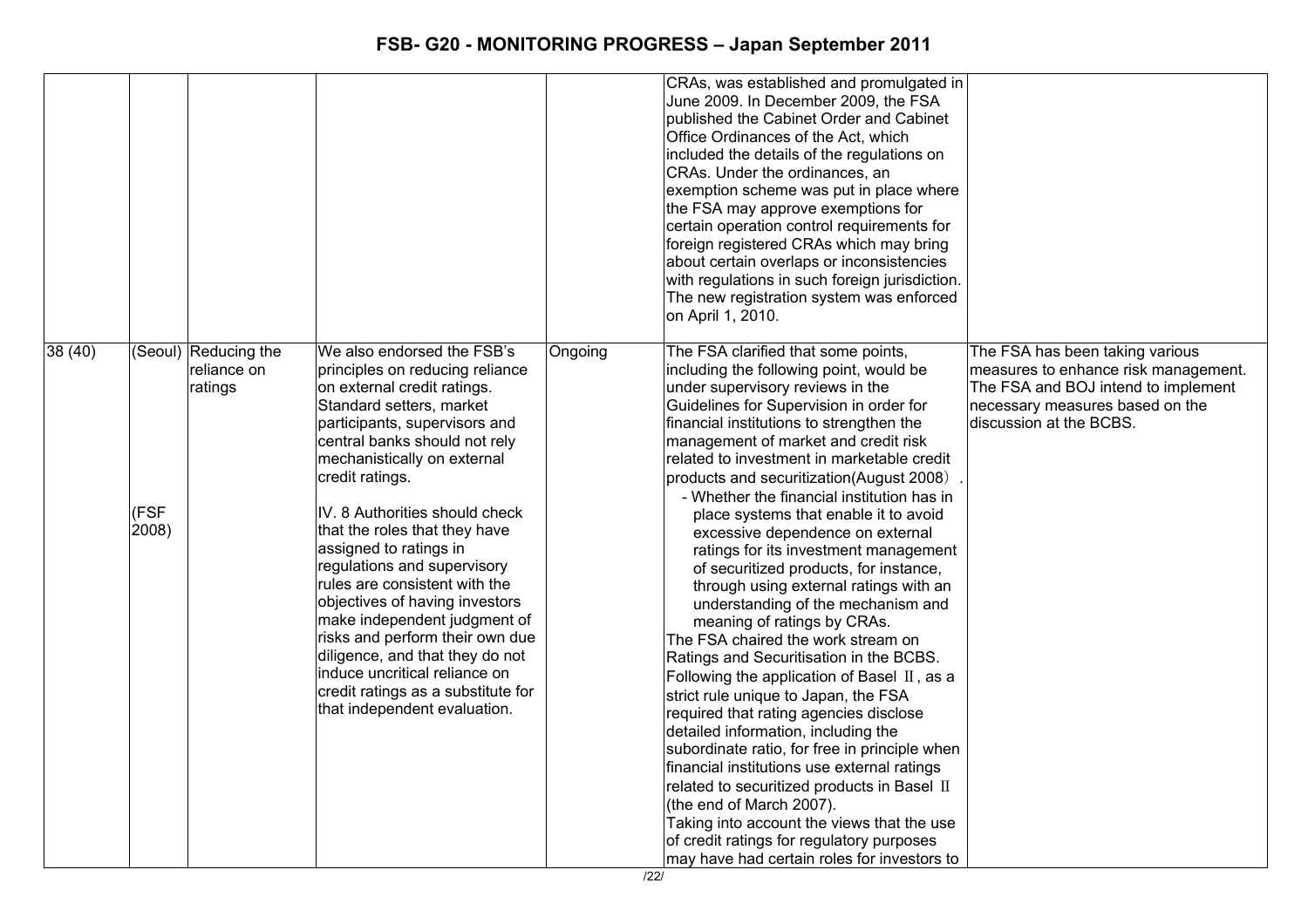|                        |                        |                                                                            |                                                                                                                                   |         | rely excessively on credit ratings,<br>requirements of credit ratings were<br>removed from the Shelf Registration<br>System(December 2009).<br>The FSA revised the Cabinet Office<br>Ordinances of the Act, which included the<br>reviews of the rule for disclosure regarding<br>the use of credit ratings. The revised<br>regulation was applied on January 1, 2011.                                                                                                                                                                                                                                                                                                                                                                                                                                                                                                                                                                                                                                                                                                                                                                                                                                               |                                                                                                                                                                                                                                                                                        |
|------------------------|------------------------|----------------------------------------------------------------------------|-----------------------------------------------------------------------------------------------------------------------------------|---------|----------------------------------------------------------------------------------------------------------------------------------------------------------------------------------------------------------------------------------------------------------------------------------------------------------------------------------------------------------------------------------------------------------------------------------------------------------------------------------------------------------------------------------------------------------------------------------------------------------------------------------------------------------------------------------------------------------------------------------------------------------------------------------------------------------------------------------------------------------------------------------------------------------------------------------------------------------------------------------------------------------------------------------------------------------------------------------------------------------------------------------------------------------------------------------------------------------------------|----------------------------------------------------------------------------------------------------------------------------------------------------------------------------------------------------------------------------------------------------------------------------------------|
| <b>Risk management</b> |                        |                                                                            |                                                                                                                                   |         |                                                                                                                                                                                                                                                                                                                                                                                                                                                                                                                                                                                                                                                                                                                                                                                                                                                                                                                                                                                                                                                                                                                                                                                                                      |                                                                                                                                                                                                                                                                                        |
| 39 (48)                | (Pitts)                | Robust,<br>transparent<br>stress test                                      | We commit to conduct robust,<br>transparent stress tests as<br>needed.                                                            | Ongoing | Please refer to the reply in 4.                                                                                                                                                                                                                                                                                                                                                                                                                                                                                                                                                                                                                                                                                                                                                                                                                                                                                                                                                                                                                                                                                                                                                                                      | Please refer to the reply in 4.                                                                                                                                                                                                                                                        |
| 40(49)                 | $\overline{P}$ (Pitts) | Efforts to deal<br>with impaired<br>assets and raise<br>additional capital | Our efforts to deal with impaired<br>assets and to encourage the<br>raising of additional capital must<br>continue, where needed. | Ongoing | By adding, in the Guidelines for<br>Supervision, necessary supervisory<br>viewpoints, the FSA is encouraging<br>financial institutions to recognize non-<br>performing loans early through stringent<br>assessment of assets and, in order to deal<br>with those loans properly to take early<br>measures that essentially make such loans<br>sound according to their risks (for debtors<br>who can be rehabilitated, making efforts to<br>rehabilitate them as much as possible).<br>Based on supervisory guidelines, the FSA<br>has required banks to assess the extent of<br>the overall adequacy of their capital in light<br>of their risk profiles and monitored whether<br>the banks have implemented proper risk<br>management and measures to retain<br>adequate capital in terms of both quality<br>and quantity considering the results of<br>assessments.<br>Because of the measures mentioned<br>above, financial institutions made progress<br>in disposing of nonperforming loans<br>(nonperforming loan ratio of major banking<br>groups decreased from 8.4% at the end of<br>March 2002 to 1.7% at the end of March<br>2011 and capital adequacy ratio of them<br>increased from 10.8% to 17.33%). | The FSA has already taken various<br>measures toward ensuring the soundness<br>of the financial conditions of financial<br>institutions such as by prompting the<br>disposal of nonperforming loans, and will<br>continue to consider reinforcing current<br>supervision as necessary. |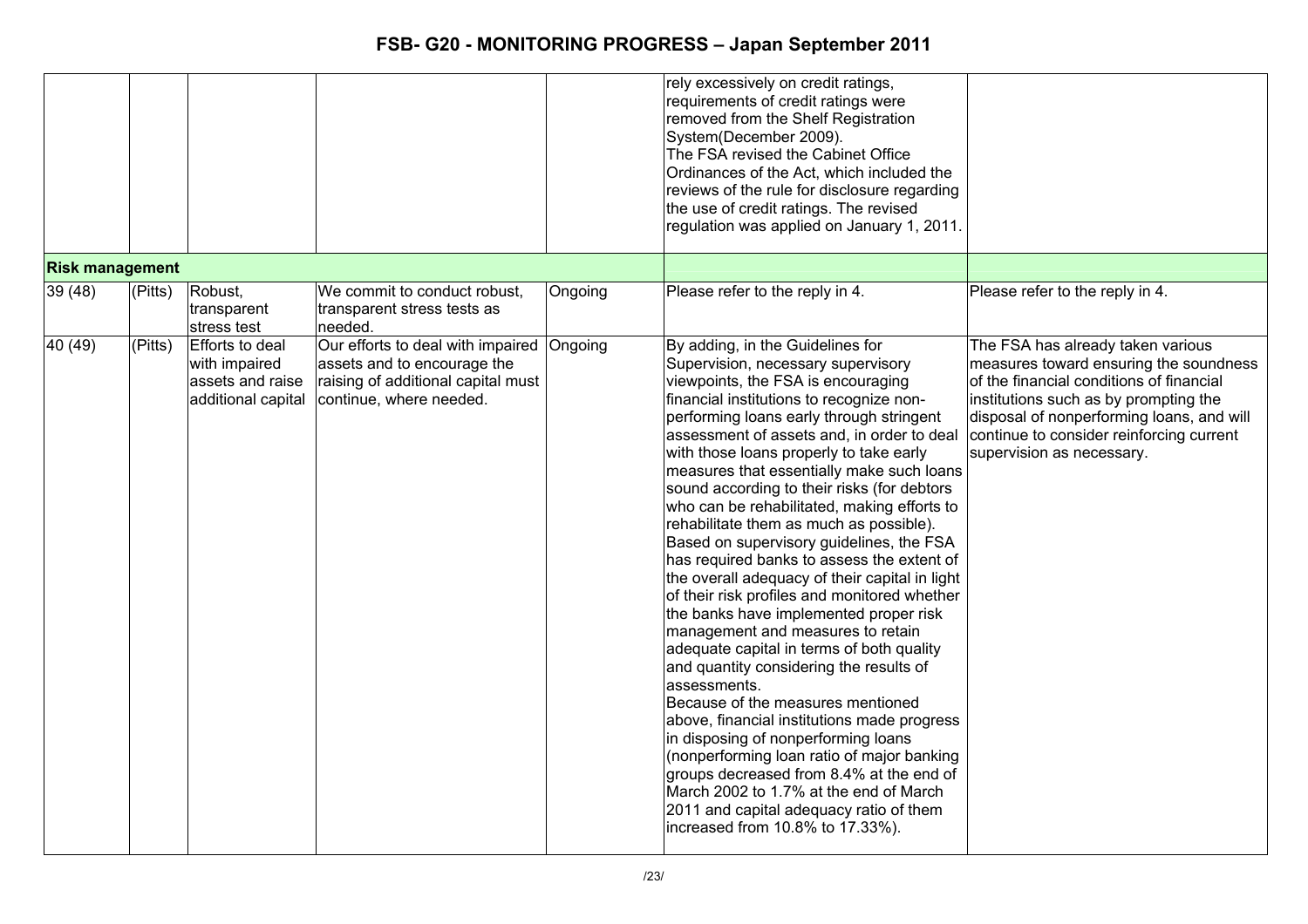| $\overline{41(53)}$ | (WAP)         | Enhanced risk<br>disclosures by<br>financial<br>institutions        | Financial institutions should<br>provide enhanced risk<br>disclosures in their reporting and<br>disclose all losses on an<br>ongoing basis, consistent with<br>international best practice, as<br>appropriate.                                                                                                                                                                                                                                                                                                                        | Ongoing | The FSA chaired the work stream on<br>Ratings and Securitization in the BCBS.                                                                                                                                                                                                                                                                                                                                                                                                                                                                                                                                                                                                                                                                                                                                                                                                                                                                                                                                                                                                                                                                                                                         | The FSA will contribute to the<br>development of the discussions through<br>the work stream on Ratings and<br>Securitization in the BCBS and take<br>appropriate measures based on the<br>discussions.                                                                                                                                                                                                                                                                                                                                                                                                           |
|---------------------|---------------|---------------------------------------------------------------------|---------------------------------------------------------------------------------------------------------------------------------------------------------------------------------------------------------------------------------------------------------------------------------------------------------------------------------------------------------------------------------------------------------------------------------------------------------------------------------------------------------------------------------------|---------|-------------------------------------------------------------------------------------------------------------------------------------------------------------------------------------------------------------------------------------------------------------------------------------------------------------------------------------------------------------------------------------------------------------------------------------------------------------------------------------------------------------------------------------------------------------------------------------------------------------------------------------------------------------------------------------------------------------------------------------------------------------------------------------------------------------------------------------------------------------------------------------------------------------------------------------------------------------------------------------------------------------------------------------------------------------------------------------------------------------------------------------------------------------------------------------------------------|------------------------------------------------------------------------------------------------------------------------------------------------------------------------------------------------------------------------------------------------------------------------------------------------------------------------------------------------------------------------------------------------------------------------------------------------------------------------------------------------------------------------------------------------------------------------------------------------------------------|
| <b>Others</b>       |               |                                                                     |                                                                                                                                                                                                                                                                                                                                                                                                                                                                                                                                       |         |                                                                                                                                                                                                                                                                                                                                                                                                                                                                                                                                                                                                                                                                                                                                                                                                                                                                                                                                                                                                                                                                                                                                                                                                       |                                                                                                                                                                                                                                                                                                                                                                                                                                                                                                                                                                                                                  |
| 42 (46)             | (FSF<br>2008) | Review of<br>national deposit<br>insurance<br>arrangements          | VI.9 National deposit insurance<br>arrangements should be<br>reviewed against the agreed<br>international principles, and<br>authorities should strengthen<br>arrangements where needed.                                                                                                                                                                                                                                                                                                                                              | Ongoing | Japan has been contributing to the<br>international discussion at the BCBS. The<br>deposit insurance system in Japan<br>generally meets the "Core Principles for<br>Effective Deposit Insurance Systems"<br>issued by the BCBS and IADI.                                                                                                                                                                                                                                                                                                                                                                                                                                                                                                                                                                                                                                                                                                                                                                                                                                                                                                                                                              | Japan will address the issues in<br>consideration of the international<br>discussion on the standard of the review of<br>the deposit insurance system.                                                                                                                                                                                                                                                                                                                                                                                                                                                           |
| 43 (55)             | (Pitts)       | Development of<br>cooperative and<br>coordinated exit<br>strategies | We need to develop a<br>transparent and credible process<br>for withdrawing our extraordinary<br>fiscal, monetary and financial<br>sector support, to be<br>implemented when recovery<br>becomes fully secured. We task<br>our Finance Ministers, working<br>with input from the IMF and<br>FSB, to continue developing<br>cooperative and coordinated exit<br>strategies recognizing that the<br>scale, timing and sequencing of<br>this process will vary across<br>countries or regions and across<br>the type of policy measures. | Ongoing | [Financial sector policy]<br>As a response to the current financial<br>crisis, Japan has implemented measures<br>such as:<br>1) the resumption of the service of Banks'<br>Shareholdings Purchase Corporation,<br>2) the enforcement of the revised Act on<br>Special Measures for Strengthening<br>Financial Functions to support smooth<br>financing to small and medium-size<br>enterprises and regional economies by<br>means of capital injection into financial<br>institutions by the government,<br>3) the enforcement of the SME Finance<br>Facilitation Bill which requires financial<br>institutions to strive to take appropriate<br>steps such as revising the loan terms<br>wherever possible when requested by an<br>SME or residential mortgage borrower.<br>The relevant acts stipulate the time and<br>specific methods to terminate such<br>exceptional measures beforehand.<br>[Efforts by the Bank of Japan]<br>Of the temporary measures that the Bank<br>of Japan has introduced after the fall of<br>2008, when the turmoil in global financial<br>markets intensified, the effective periods of<br>the following have expired.<br>(Measures to Ensure Stability in Financial | Japanese government will continue to<br>carefully reflect on exit strategies,<br>including withdraws of the exceptional<br>measures.<br>In order for Japan's economy to overcome<br>deflation and return to a sustainable<br>growth path with price stability, the Bank of<br>Japan will continue to consistently make<br>contributions as the central bank through<br>the three-pronged approach of pursuing<br>powerful monetary easing consisting of<br>comprehensive monetary easing, ensuring<br>financial market stability, and providing<br>support to strengthen the foundations for<br>economic growth. |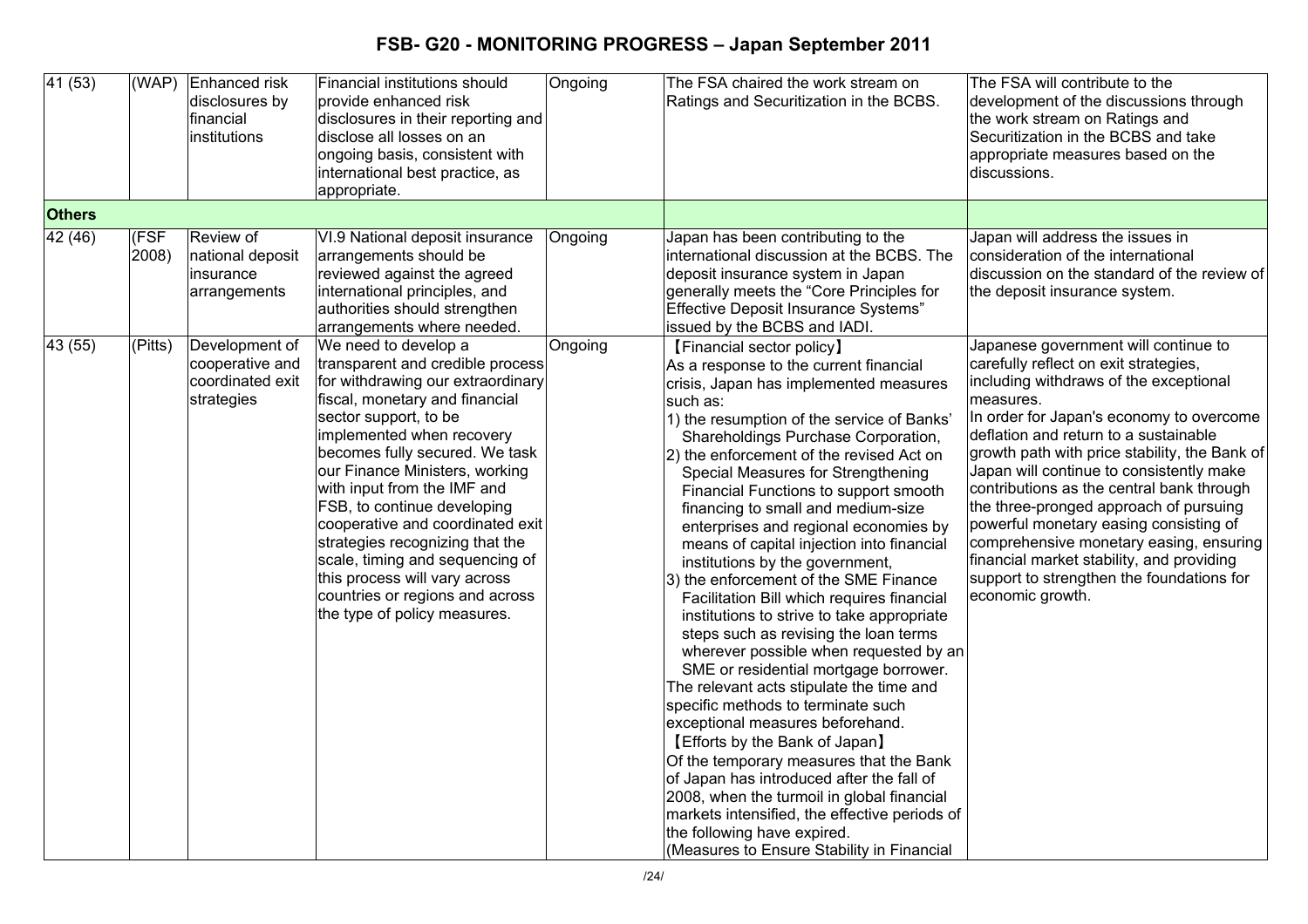| Markets)                                                                              |  |
|---------------------------------------------------------------------------------------|--|
| • U.S. dollar funds-supplying operations                                              |  |
| (expired on Feb. 1, 2010)                                                             |  |
| Note: re-established on May 10, 2010                                                  |  |
| · Inclusion of the Development Bank of                                                |  |
| Japan as a counterparty in operations                                                 |  |
| such as CP repo operations (expired at                                                |  |
| the end of Mar. 2011)                                                                 |  |
| (Steps to Facilitate Corporate Financing)                                             |  |
| Expansion in the range of ABCP as                                                     |  |
| eligible collateral (expired at the end of                                            |  |
| 2010)                                                                                 |  |
| · Special funds-supplying operations to                                               |  |
| facilitate corporate financing (expired at                                            |  |
| the end of Mar. 2010)                                                                 |  |
| Expansion in the range of corporate debt                                              |  |
| as eligible collateral (expired at the end                                            |  |
| of 2010)                                                                              |  |
| Outright purchases of CP (expired at the                                              |  |
| end of 2009)                                                                          |  |
| Outright purchases of corporate bonds                                                 |  |
| (expired at the end of 2009)                                                          |  |
|                                                                                       |  |
| (Measures to Secure the Stability of the                                              |  |
| Financial System)                                                                     |  |
| · Resumption of stock purchases held by                                               |  |
| financial institutions (expired at the end                                            |  |
| of Apr. 2010)                                                                         |  |
| · Provision of subordinated loans to banks                                            |  |
| (expired at the end of Mar. 2010)                                                     |  |
| [Fiscal policy]                                                                       |  |
| In June 2010, Japan established the Fiscal                                            |  |
| Management Strategy in order to show the                                              |  |
| path to fiscal consolidation.                                                         |  |
| In the Strategy, the following targets has<br>been set: a) for the national and local |  |
| governments' primary balance, the deficit                                             |  |
| ratio to GDP shall be halved from the ratio                                           |  |
| in FY2010 by FY2015 at the latest, b) for                                             |  |
| the national and local governments'                                                   |  |
| primary balance, the surplus shall be                                                 |  |
| achieved by FY 2020 at the latest, c) from                                            |  |
| FY 2021, a stable reduction in the ratio of                                           |  |